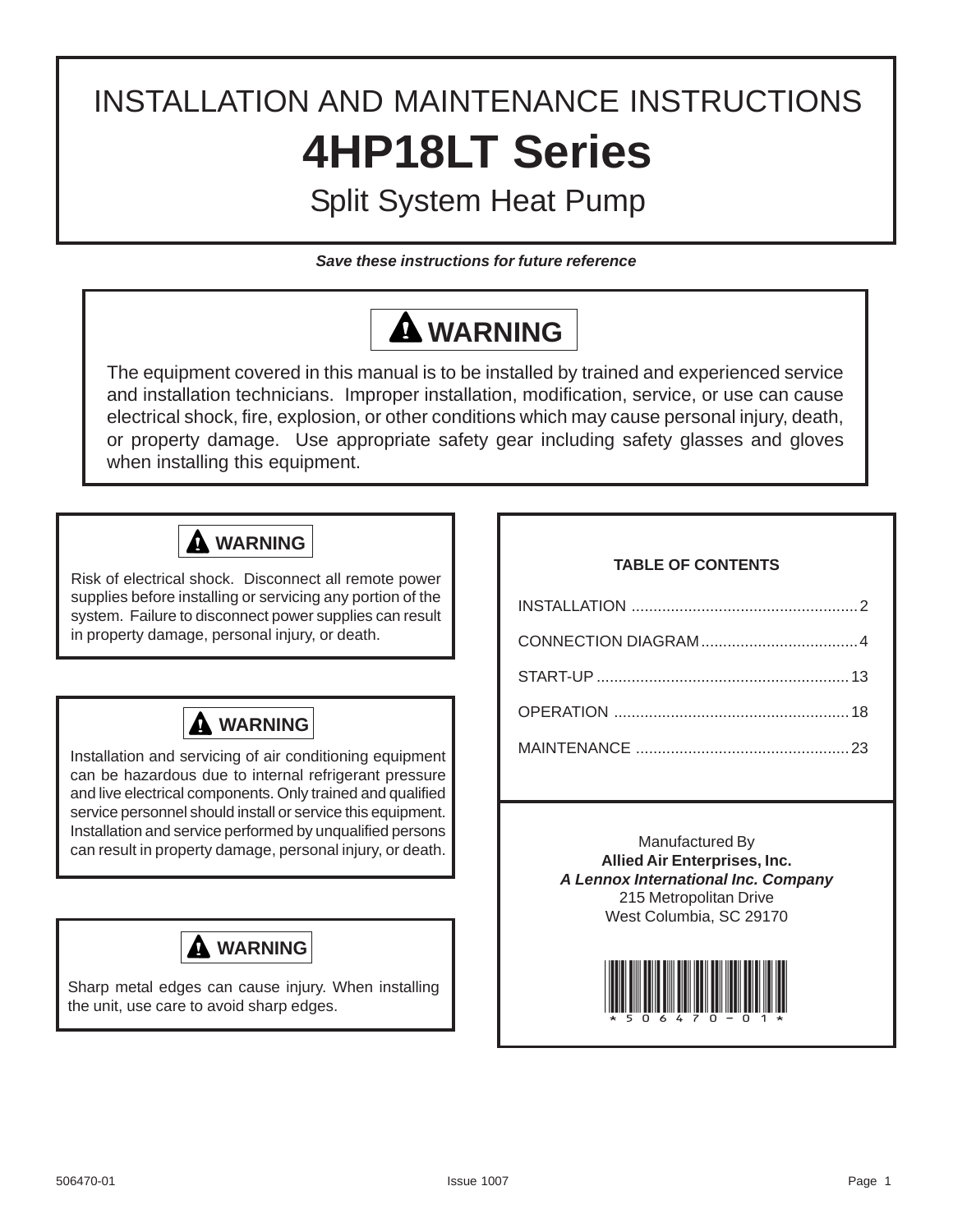**General**

*Read this entire instruction manual, as well as the instructions supplied in separate equipment, before starting the installation. Observe and follow all warnings, cautions, instructional labels, and tags. Failure to comply with these instructions could result in an unsafe condition and/or premature component failure.*

These instructions are intended as a general guide only for use by qualified personnel and do not supersede any national or local codes in any way. The installation must comply with all provincial, state, and local codes as well as the National Electrical Code (U.S.) or Canadian Electrical Code (Canada). Compliance should be determined prior to installation.

4HP18LT condensing units use R410A which is an ozonefriendly HFC refrigerant. The unit must be installed with a matching indoor coil and line set. A filter drier approved for use with R410A is installed in the unit.

**IMPORTANT:** This product has been designed and manufactured to meet ENERGY STAR criteria for energy efficiency when matched with appropriate coil components. However, proper refrigerant charge and proper air flow are critical to achieve rated capacity and efficiency. Installation of this product should follow the manufacturer's refrigerant charging and air flow instructions. **Failure to confirm proper charge and airflow may reduce energy efficiency and shorten equipment life.**

When servicing or repairing HVAC components, ensure the fasteners are appropriately tightened. Table 1 shows torque values for fasteners.

| <b>Torque Table</b>       |                    |  |  |  |  |  |
|---------------------------|--------------------|--|--|--|--|--|
| Fastener                  | Torque             |  |  |  |  |  |
| <b>Stem Caps</b>          | $8$ ft. lbs.       |  |  |  |  |  |
| Service Port Caps         | $8$ ft. lbs.       |  |  |  |  |  |
| <b>Sheet Metal Screws</b> | $16$ in $\mu$ lbs. |  |  |  |  |  |
| #8 Machine Screws         | $16$ in $\mu$ lbs. |  |  |  |  |  |
| #10 Machine Screws        | $28$ in $\mu$ lbs. |  |  |  |  |  |
| <b>Compressor Bolts</b>   | 90 in. lbs.        |  |  |  |  |  |

**Table 1**

#### **INSTALLATION Inspection of Shipment**

Upon receipt of equipment, carefully inspect it for possible shipping damage. If damage is found, it should be noted on the carrier's freight bill. Take special care to examine the unit inside the carton if the carton is damaged. Any concealed damage discovered should be reported to the last carrier immediately, preferably in writing, and should include a request for inspection by the carrier's agent.

If any damages are discovered and reported to the carrier DO NOT INSTALL THE UNIT**, as claim may be denied. Check the unit rating plate to confirm specifications are as ordered.**

### **Location of Unit**

Outdoor units operate under a wide range of weather conditions; therefore, multiple factors must be considered when positioning the unit. The unit must be positioned to give adequate clearances for sufficient airflow and servicing. Refer to Figure 1 for installation clearances.



A service clearance of 30" must be maintained on one of the sides adjacent to the control box. Clearance to one of the other three sides must be 36". Clearance to one of the remaining two sides may be 12" and the final side may be 6".

A clearance of 24" must be maintained between units.

48" clearance required on top of unit. Maximum soffit overhang is 36".

### **Figure 1**

Place a sound-absorbing material, such as Isomode under the unit if it will be installed in a location or position that will transmit sound or vibration to the living area or adjacent buildings..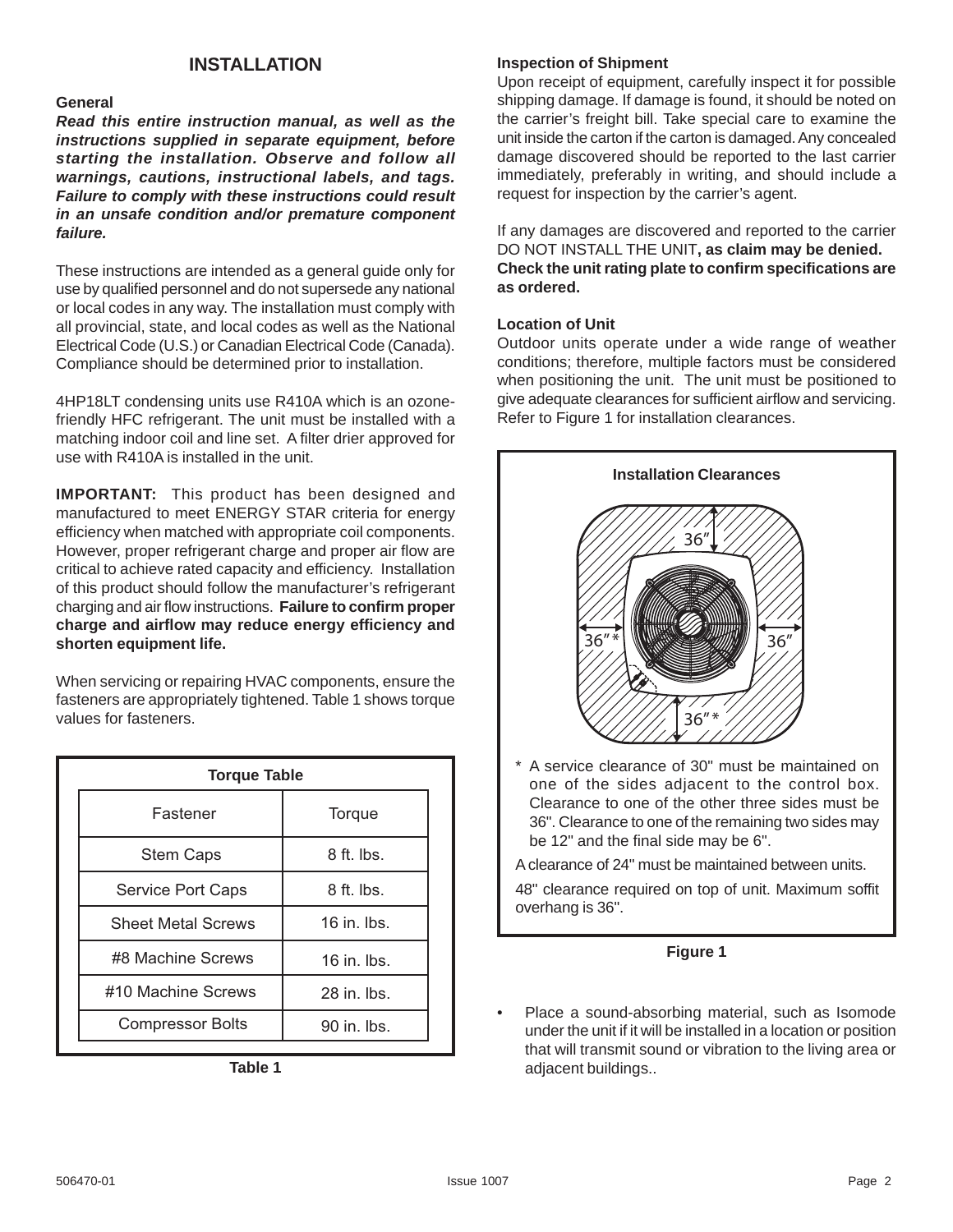- Install the unit high enough above the ground or roof to allow adequate drainage of defrost water and prevent ice buildup.
- In heavy snow areas, do not locate the unit where drifting snow will occur. The unit base should be elevated above the depth of average snows.

**NOTE:** Elevation of the unit may be accomplished by construction a frame using suitable materials. If a support frame is constructed, it must not block drain holes in unit base.

- When installed in areas where low ambient temperatures exist, locate unit so winter prevailing winds do not blow directly into outdoor coil.
- Locate unit away from overhanging roof lines which would allow water or ice to drop on, or in front of, coil or into unit.

### *Slab Mounting*

When installing a unit at grade level, install on slab high enough above grade so that water from higher ground will not collect around the unit (See Figure 2). Slab should have a slope tolerance away from the building of 2° or 2" per 5'. This will prevent ice from building up under the unit during a defrost cycle. Refer to following roof mounting section for barrier construction if unit must face prevailing winter winds.





### *Roof Mounting*

Install unit at a minimum of 6" above surface of the roof to avoid ice buildup around the unit. Locate the unit above a load bearing wall or area of the roof that can adequately support the unit. Consult local codes for rooftop applications.

If unit coil cannot be mounted away from prevailing winter winds, a wind barrier should be constructed (See Figure 3). Size the barrier at least the same height and width as the outdoor unit. Mount barrier 24" from the sides of the unit in the direction of the prevailing winds.



**Figure 3**

### *Electrical Wiring*

All field wiring must be done in accordance with the National Electrical Code (NEC) recommendations, Canadian Electrical Code (CEC) and CSA Standards, or local codes, where applicable.

Refer to the furnace or blower coil installation instructions for additional wiring application diagrams and refer to unit rating plate for minimum circuit ampacity and maximum overcurrent protection size.



Line voltage is present at all components when unit is not in operation on units with single pole contactors. Disconnect all remote electric power supplies before opening access panel. Unit may have multiple power supplies. Failure to disconnect all power supplies could result in personal injury or death.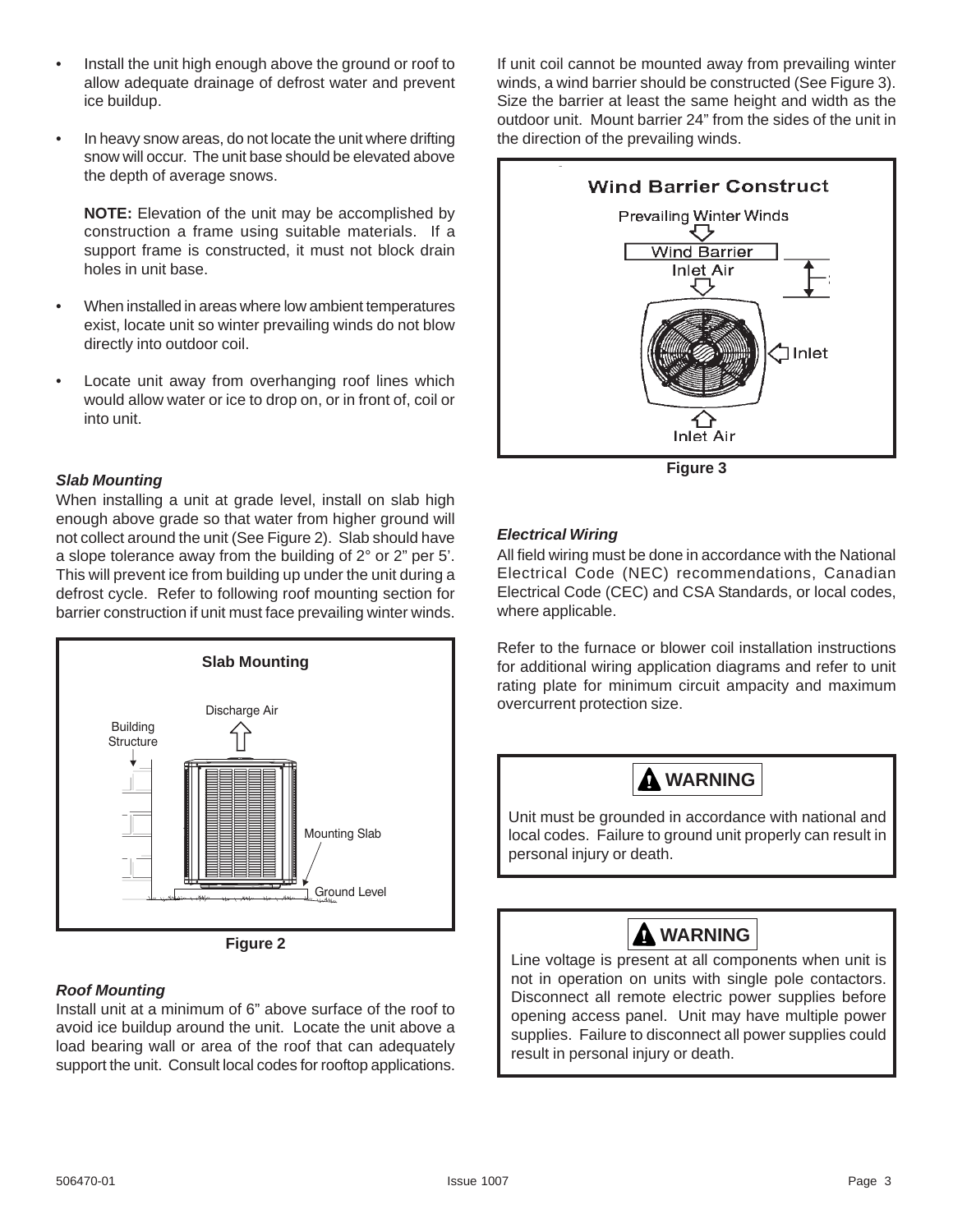

1. Install line voltage power supply to unit from a properly sized disconnect switch. Any excess high voltage field wiring should be trimmed or secured away from the low voltage field wiring.

2. Ground unit at unit disconnect switch or to an earth ground. To facilitate conduit, a hole is in the bottom of the control box. Connect conduit to the control box using a proper conduit fitting. Units are approved for use only with copper conductors. 24V Class II circuit connections are made in the low voltage junction box. Refer to Figure 4 for high voltage field wiring diagram. A complete unit wiring diagram is located inside the unit control box cover.

3. Install room thermostat on an inside wall that is not subject to drafts, direct sunshine, or other heat sources.

4. Install low voltage wiring from outdoor to indoor unit and from thermostat to indoor unit. (See Wire Diagram on page 27.)

5. Do not bundle any excess 24V control wire inside control box. Run control wire through installed wire tie and tighten wire tie to provide low voltage strain relief and to maintain seperation of field-installed low and high voltage circuits.

### **Refrigerant Piping**

If the 4HP18LT unit is being installed with a new indoor coil and line set, the refrigerant connections should be made as outlined in this section. If an existing line set and/or indoor coil will be used to complete the system, refer to this section as well as the section that follows entitled - **Flushing Existing Line Set and Indoor Coil**.

If this unit is being matched with an approved line set or indoor coil which was previously charged with R-22 refrigerant, the line set and coil must be flushed prior to installation. If the unit is being used with and existing indoor coil which was equipped with a liquid line which served as a metering device (RFCI), the liquid line must be replaced prior to the installation of the 4HP18LT unit.

Field refrigerant piping consists of liquid and suction lines from the outdoor unit (sweat connections) to the indoor coil (flare or sweat connections).

Select line set diameters from Table 2 to ensure that oil returns to the compressor. Size vertical suction riser to maintain minimum velocity at minimum capacity. Recommended line length is 50' or less. If more than 50' line set is required, contact Technical Services. Table 2 shows the diameters for line sets up to 100' although vertical lift applications and trapping requirements need to be reviewed with Technical Services for line sets over 50'.

### **Installing Refrigerant Line**

During the installation of an air conditioning system, it is important to properly isolate the refrigerant line to prevent unnecessary vibration. Line set contact with the structure (wall, ceiling, or floor) may cause objectionable noise when vibration is translated into sound. As a result, more energy or vibration can be expected. Close attention to line set isolation must be observed.

Following are some points to consider when placing and installing a high-efficiency outdoor unit: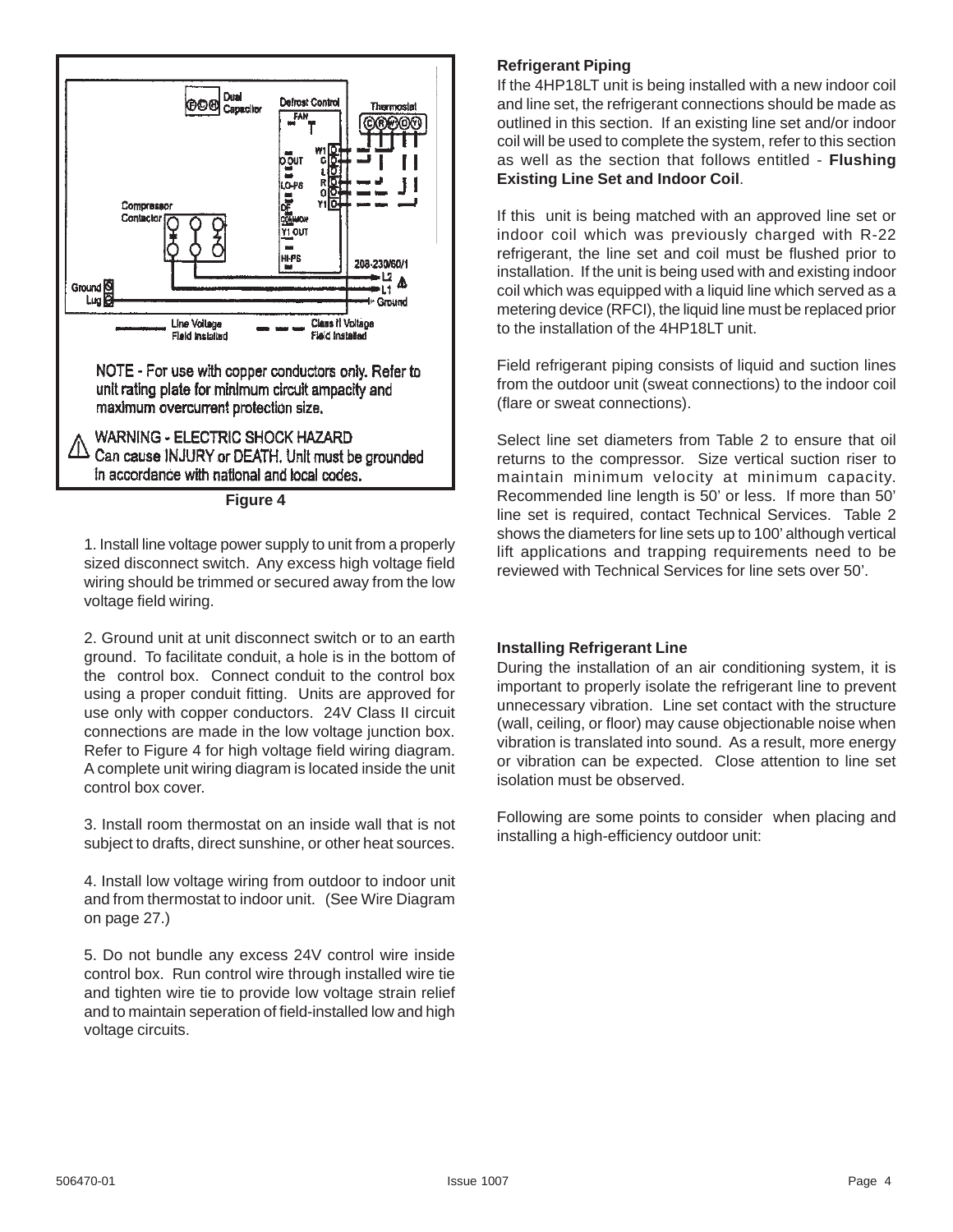### *Placement*

Be aware that some localities are adopting sound ordinances based on how noisy the unit is at the neighbor's home, not at the original installation. Install the unit as far as possible from the property line. When possible, do not install the unit directly outside a bedroom window. Glass has a verry high level of sound transmission. Figure 5 shows how to place the outdoor unit and line set to reduce line set vibration.

### *Line Set Isolation*

Illustrations on pages 6 and 7 demonstrate procedures which ensure proper refrigerant line set isolation. Figure 6 shows how to install line sets on horizontal runs. Figure 7 shows how to make a transition from horizontal to vertical. Figure 8 shows how to install line sets on vertical runs.

| <b>Refrigerant Line Set Diameters (in.)</b> |                          |        |        |        |         |  |  |  |  |
|---------------------------------------------|--------------------------|--------|--------|--------|---------|--|--|--|--|
|                                             | Liquid Line              |        |        |        |         |  |  |  |  |
| <b>BTUH</b>                                 | Line Set Length and Size |        |        |        |         |  |  |  |  |
|                                             | 12 ft.                   | 25 ft. | 50 ft. | 75 ft. | 100 ft. |  |  |  |  |
| 24,000                                      | 3/8                      | 3/8    | 3/8    | 3/8    | 3/8     |  |  |  |  |
| 36,000                                      | 3/8                      | 3/8    | 3/8    | 3/8    | 1/2     |  |  |  |  |
| 48,000                                      | 3/8                      | 3/8    | 3/8    | 1/2    | 1/2     |  |  |  |  |
| 60,000                                      | 3/8                      | 3/8    | 3/8    | 1/2    | 1/2     |  |  |  |  |

| <b>Suction Line</b>                     |        |        |           |           |           |  |  |  |
|-----------------------------------------|--------|--------|-----------|-----------|-----------|--|--|--|
| Line Set Length and Size<br><b>BTUH</b> |        |        |           |           |           |  |  |  |
|                                         | 12 ft. | 25 ft. | 50 ft.    | 75 ft.    | 100 ft.   |  |  |  |
| 24,000                                  | 3/4    | 3/4    | 3/4       | 3/4       | 7/8       |  |  |  |
| 36,000                                  | 7/8    | 7/8    | 7/8       | 7/8       | $1 - 1/8$ |  |  |  |
| 48,000                                  | 7/8    | 7/8    | 7/8       | $1 - 1/8$ | $1 - 1/8$ |  |  |  |
| 60,000                                  | 1/8    | 1/8    | $1 - 1/8$ | $1 - 1/8$ | $1 - 1/8$ |  |  |  |

**For installations exceeding 50', contact Technical Services.**

**Table 2**

### **Brazing Connection Procedure**

1. Cut ends of refrigerant lines square (free from nicks or dents). Debur the ends. The pipe must remain round; do not pinch end of line.

2. Before making line set connections, use dry nitrogen to purge the refrigerant piping. This will help to prevent oxidation and the introduction of moisture into the system.

3. Use silver alloy brazing rods (5% or 6% silver alloy for copper-to-copper brazing or 45% silver alloy for copper-tobrass or copper-to-steel brazing) which are rated for use with R410A refrigerant.

4. Remove the Schrader core assemblies before brazing to protect them from damage due to extreme heat. Replace the cores when brazing is complete.

5. Remove light maroon washers from service valves and shield light maroon stickers to protect them during brazing. Wrap a wet cloth around the valve body and copper tube stub to protect it from heat damage.



**Figure 5**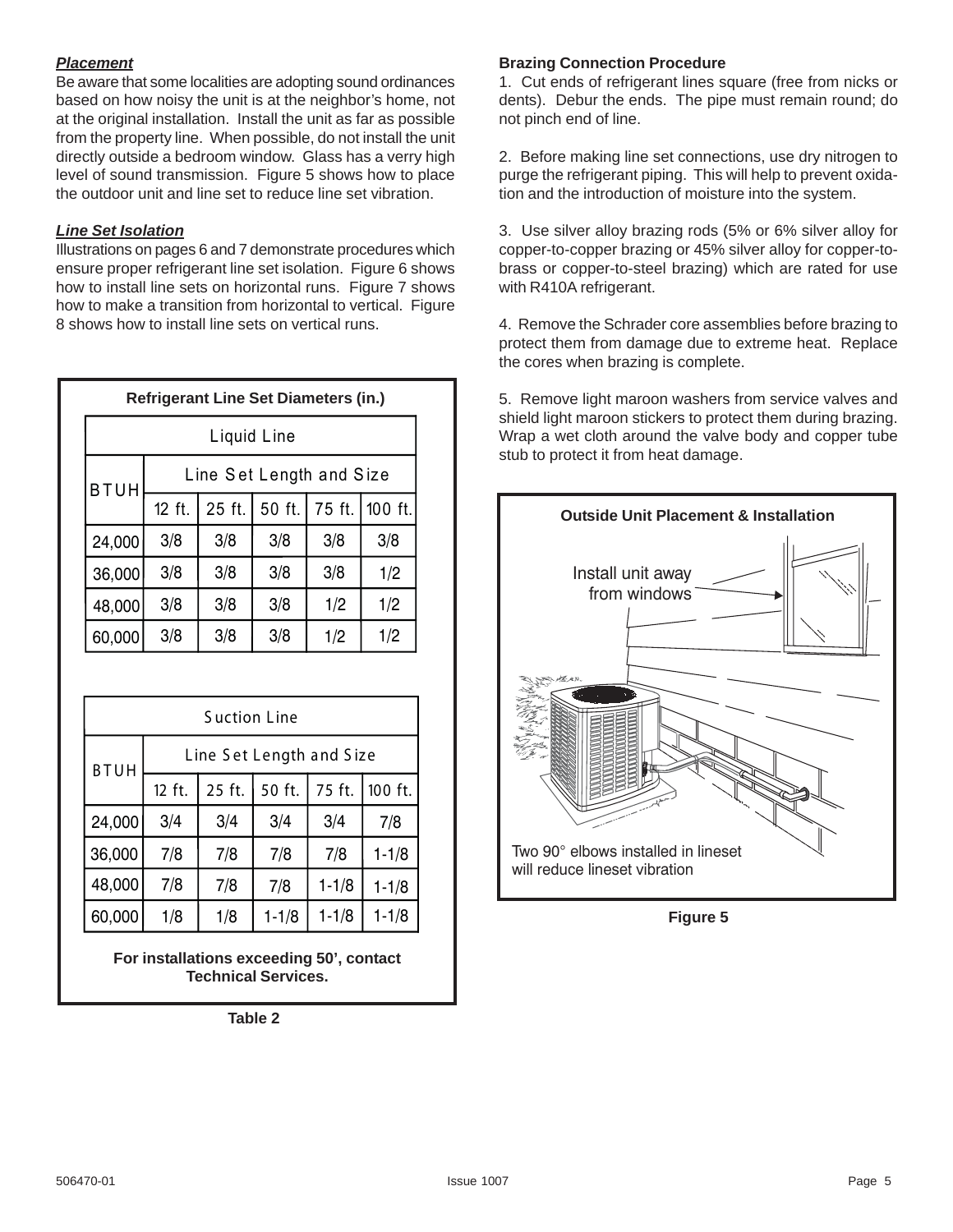6. Braze the line set to the service valve. Quench the joints with water or a wet cloth to prevent heat damage to the valve core and opening port. **The tube end must stay bottomed in the fitting during final assembly to ensure proper seating, sealing, and rigidity.**

**7.** Install the thermal expansion valve which is sold separately and which is approved for use with R410A refrigerant in the liquid line at the indoor coil (see **Refrigerant Metering Device** on page 9).

## **CAUTION**

When flushing existing line set and/or indoor coil, be sure to empty all existing traps. Residual mineral oil can act as an insulator, preventing proper heat transfer. It can also clog the thermal expansion valve, reducing system performance and capacity. Failure to properly flush system as explained in these instructions will void warranty.



**Figure 6**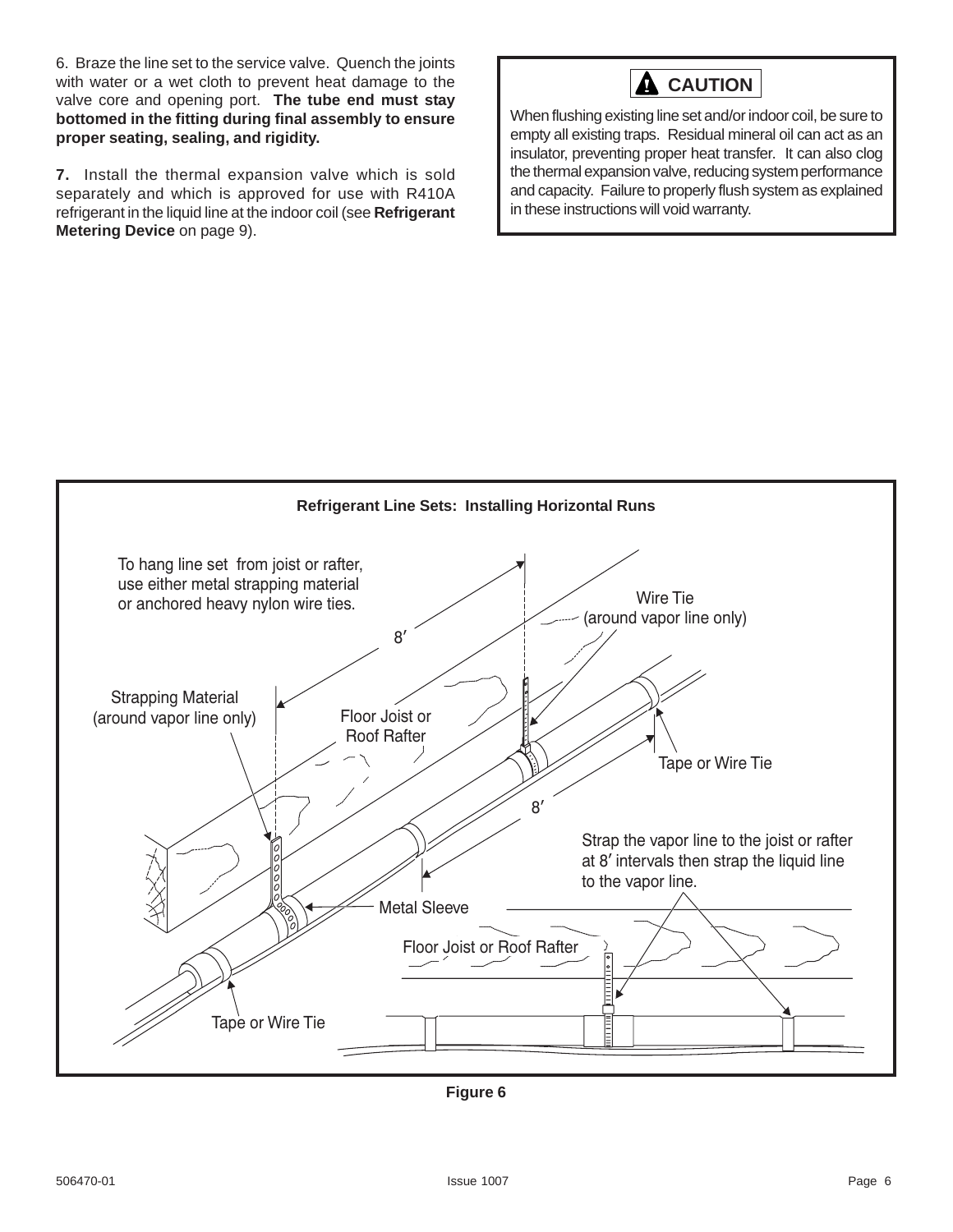



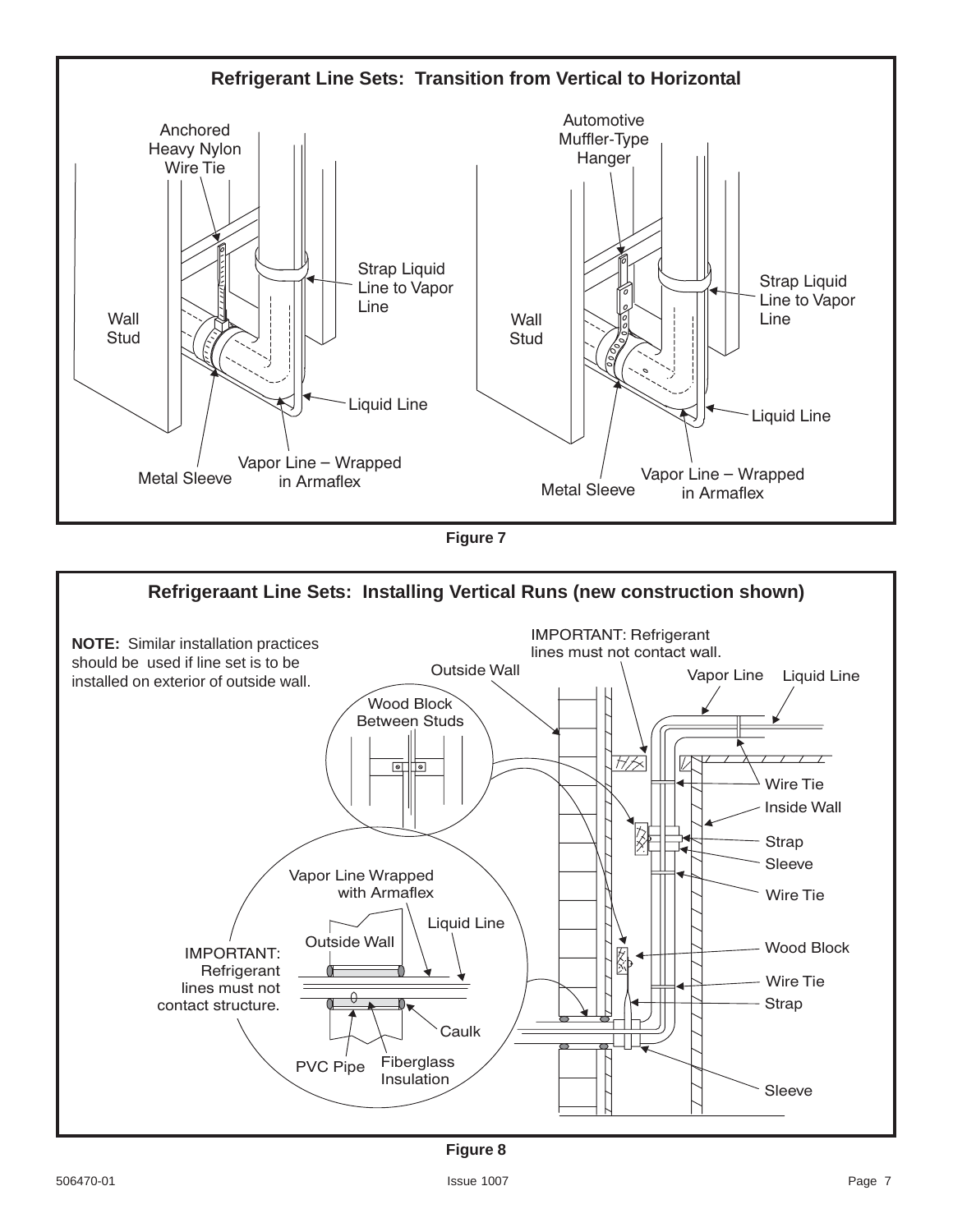### **Flushing Existing Line Set and Indoor Coil**

**This procedure should not be performed on systems which contain contaminants, such as compressor burn out.**

### *Required Euipment*

The following equipment is needed to flush the existing line set and indoor coil (See Figure 9). Two clean R-22 recovery bottles, an oil-less recovery machine with a "pump down" feature, and two sets of gauges (one for use with R-22 and one for use with R410A).

### *Flushing Procedure*

**IMPORTANT:** The line set and/or indoor coil must be flushed with at least the same amount of refrigerant that previously charged the system. Check the charge in the flushing cylinder before flushing the unit.

1. Remove existing R-22 refrigerant using the appropriate procedure.

*If the existing outdoor unit is not equipped with shutoff valves, or if the unit is not operational AND the existing R-22 refrigerant will be used to flush the system:*

Disconnect all power to the existing outdoor unit. Connect the existing unit, a clean recovery cylinder, and the recovery machine according to the instructions provided with the recovery machine. Remove all R-22 refrigerant

from the existing system. Refer to the gauges after shutdown to confirm that the entire system is completely void of refrigerant. Disconnect the liquid and suction lines from the existing outdoor unit.

*If the existing outdoor unit is equipped with manual shutoff valves AND new R-22 refrigerant will be used to flush the system:*

Start the existing R-22 refrigerant system in cooling mode and close the liquid line valve. Pump all the existing R-22 refrigerant back into the outdoor unit.

(It may be necessary to bypass the low pressure switches to ensure complete refrigerant evacuation.)

When the low side system pressures reach 0 psig, close the suction line valve. Disconnect all power to the existing outdoor unit. Refer to the gauges after shutdown to confirm that the valves are not allowing refrigerant to flow back into the low side of the system. Disconnect the liquid and suction lines from the existing outdoor unit.

2. Remove the existing outdoor unit. Set the new R410A unit and follow the brazing connection procedure outlined previously on this page to make line set connections. **Do not install the R410A thermal expansion valve at this time.**

3. Make low voltage and line voltage connections to the new outdoor unit. **Do not turn on power to the unit or open the outdoor unit service valves at this time.**



**Figure 9**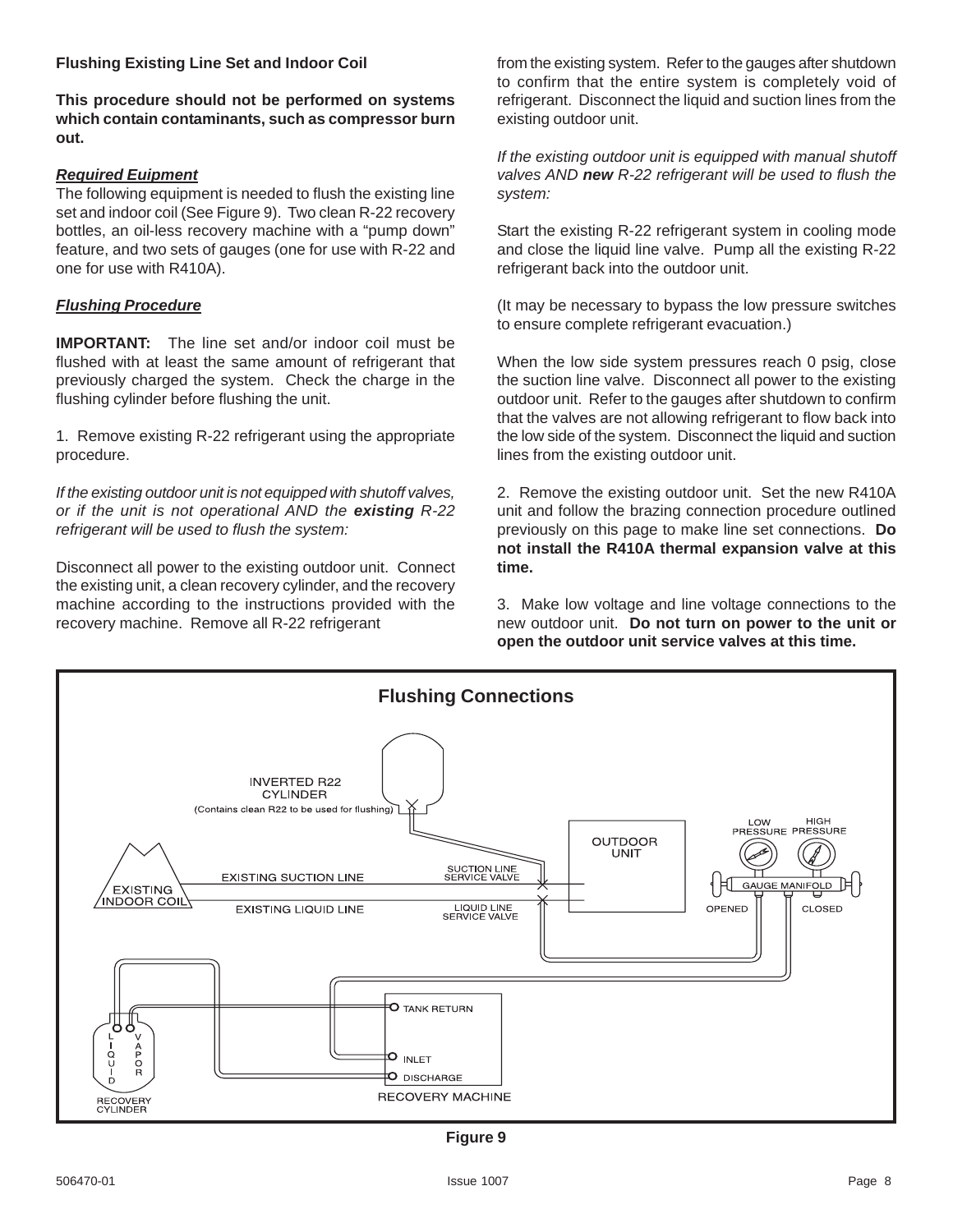4. Remover the existing R-22 refrigerant flow control orifice or thermal expansion valve before continuing with flushing procedures. R-22 flow control devices are not approved for use with R410A refrigerant and may prevent proper flushing. Use a field-provided fitting to reconnect the lines.

5. Remove the pressure tap valve cores from the 4HP18LT units service valves. Connect an R-22 cylinder with clean refrigerant to the suction service valve. Connect the R-22 gauge set to the liquid line valve and connect a recovery maching with an empty recovery tank to the gauge set.

6. Set the recovery machine for liquid recovery and start the recovery machine. Open the gauge set valves to allow the recovery machine to pull a vacuum on the existing system line set and indoor coil.

7. Invert the cylinder of clean R-22 and open its valve to allow liquid refrigerant to flow in to the system through the suction line valve. Allow the refrigerant to pass from the cylinder and through the line set and the indoor coil before it enters the recovery machine.

8. After all of the liquid refrigerant has been recovered, switch the recovery machine to vapor recovery so that all of the R-22 vapor is recovered. Allow the recovery machine to pull a vacuum on the sytem.

**NOTE:** A single system flush should remove all of the mineral oil from the existing refrigerant lines and indoor coil. A second flushing may be done (using clean refrigerant) if insufficient amounts of mineral oil were removed during the first flush. **After each system flush, allow the recovery machine to pull a vacuum on the system at the end of the procedure.**

9. Close the valve on the inverted R-22 cylinder and the gauge set valves. Pump the remaining refrigerant out of the recovery machine and turn the machine off.

10. Use nitrogen to break the vacuum on the refrigerant lines and indoor coil before removing the recovery machine, gauges, and R-22 refrigerant drum. Re-install pressure tap valve cores into the 4SHP18LT unit's service valves.

11. Install the fixed orifice (or thermal expansion valve approved for use with R410A refrigerant) in the liquid line at the indoor coil.

### **Refrigerant Metering Device**

4HP18LT units are designed for use with TXV systems. Refer to the appropriate following section for information on installing the chosen refrigerant metering device.

An R410A system will not operate properly with an R-22 metering device.

Install the refrigerant metering device as shown in Figure 11. Do not twist cap tubes when loosening the seal nut from the orifice housing. Use wrench to back up the distributor.



### *Expansion Valve Systems*

Expansion valves equipped with Chatleff-type fittings are available from the manufacturer. See Table 3 for proper TXV for each unit.

| <b>TXV Data</b>   |                    |  |  |  |  |  |
|-------------------|--------------------|--|--|--|--|--|
| <b>MODEL</b>      | <b>PART NUMBER</b> |  |  |  |  |  |
| 4HP18LT-24        | H4TXV01            |  |  |  |  |  |
| 4HP18LT - 36      | H4TXV02            |  |  |  |  |  |
| 4HP18LT - 48, -60 | H4TXV03            |  |  |  |  |  |
|                   |                    |  |  |  |  |  |

### **Table 3**

To install an expansion valve (See Figure 10 above):

1. Separate the distributor assembly and remove the piston orifice and used teflon seal. Insert nozzle end of the expansion valve along with a new teflon seal into the distributor and tighten to 20 - 30 ft. lbs. Use backup wrench on all wrench flats. **Overtightening will crush the teflon seal and may cause a leak.**

2. Attach liquid line portion of distributor assembly along with new teflon seal to the inlet of the expansion valve. Tighten to 20 - 30 ft. lbs. Use backup wrench on all wrench flats. **Overtightening will crush the teflon seal and may cause a leak.**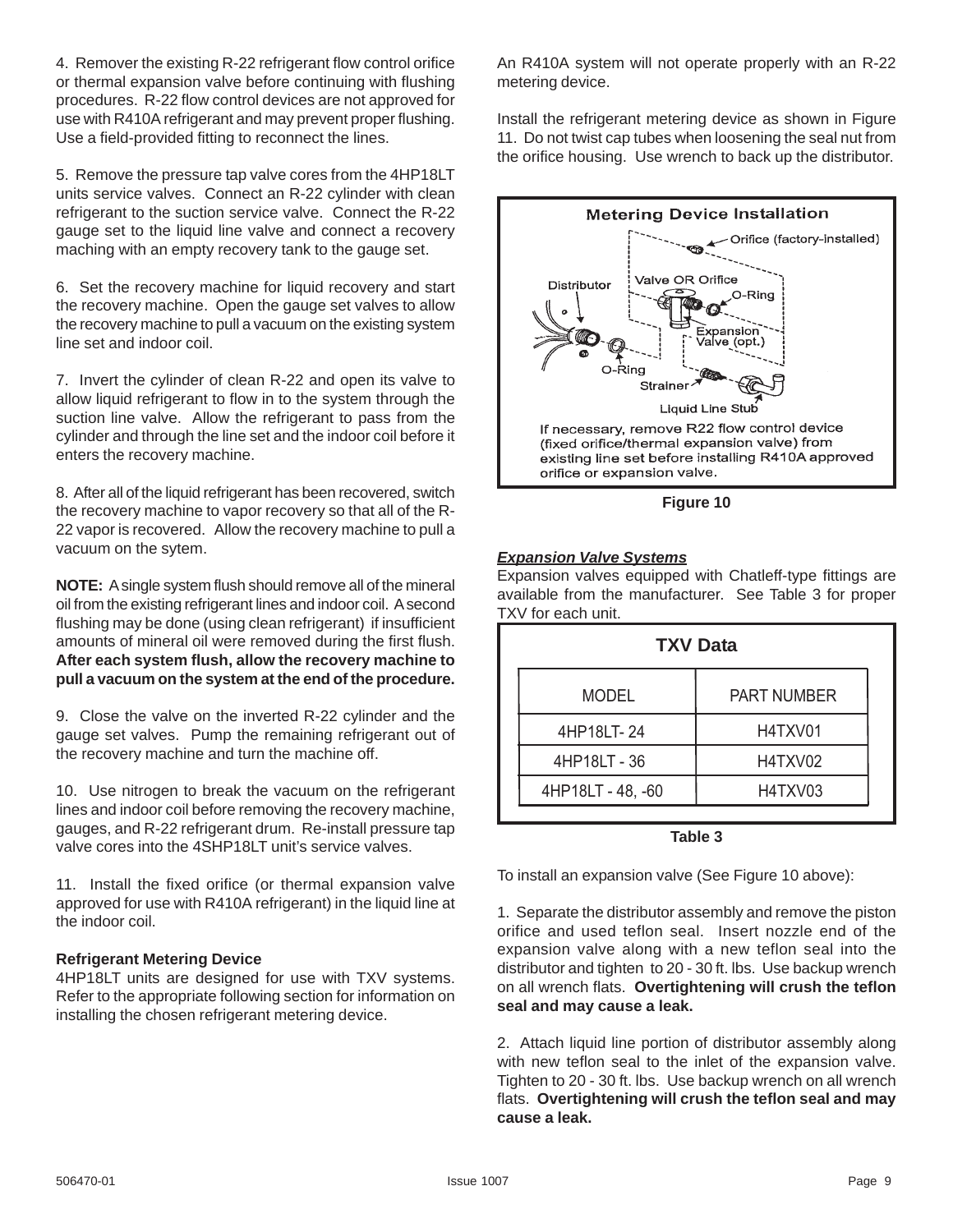3. Connect the external equalizer line to the equalizer port on the suction line and tighten to 8 ft.lbs.

4. Strap the superheat sensing bulb to the suction header.

If installing an expansion valve on an indoor coil that previously used a fixed orifice, be sure to remove the existing fixed orifice. Failure to remove a fixed orifice when installing an expansion valve to the indoor coil will result in improper operation and damage to the system.

### **Manifold Gauge Set**

Manifold guage sets used with systems charged with R410A refrigerant must be capable of handling the higher system operating pressures. The gauges should be rated for use with pressures 1 - 800 on the high side and a low side of 30" vacuum to 250 psi with dampened speed to 500 psi. Gauge hoses must be rated for use at up to 800 psi of pressure with a 4000 psi burst rating.

### **Liquid and Suction Line Service Valves**

The liquid line and suction line service valves (See Figure 11) and service ports are used for leak teating, evacuation, charging, and checking charge.

Each valve is equipped with a service port which has a factory-installed Schrader valve. A service port cap protects the Schrader valve from contamination and serves as the primary leak seal.

### *To Access the Schrader Port:*

1. Remove the service port cap with an adjustable wrench.

2. Connect gauge to the service port.

3. When testing is completed, replace service port cap. Tighten finger tight, then an additional 1/6 turn.

### *To Open Liquid or Suction Line Service Valve:*

Remove stem cap with an adjustable wrench.

Use service wrench with a hex-head extension to back the stem out counterclockwise as far as it will go. Use a 3/16" hex head extension for liquid line service valves and a 5/ 16" extension for suction line service valves.

Replace the stem cap. Tighten finger tight, then tighten an additional 1/6 turn.

### *To Close Liquid or Suction Line Service Valve:*

1. Remove the stem cap with an adjustable wrench.

2. Use a service wrench with a hex-head extension to turn the stem clockwise to seat the valve. Tighten firmly.

3. Replace the stem cap. Tighten finger tight, then tighten an additional 1/6 turn.

### **Suction Line (Ball Type) Service Valve**

Suction line (ball type) service valves function the same way as the other valves; the difference is in the construction (See Figure 12).

The ball valve is equipped with a service port with a factoryinstalled Schrader valve. A service port cap protects the Schrader valve from contamination and serves as the primary seal.

#### **Leak Testing**

After the line set has been connected to the indoor and outdoor units, the line set connections and indoor unit must be checked for leaks.



**Figure 11**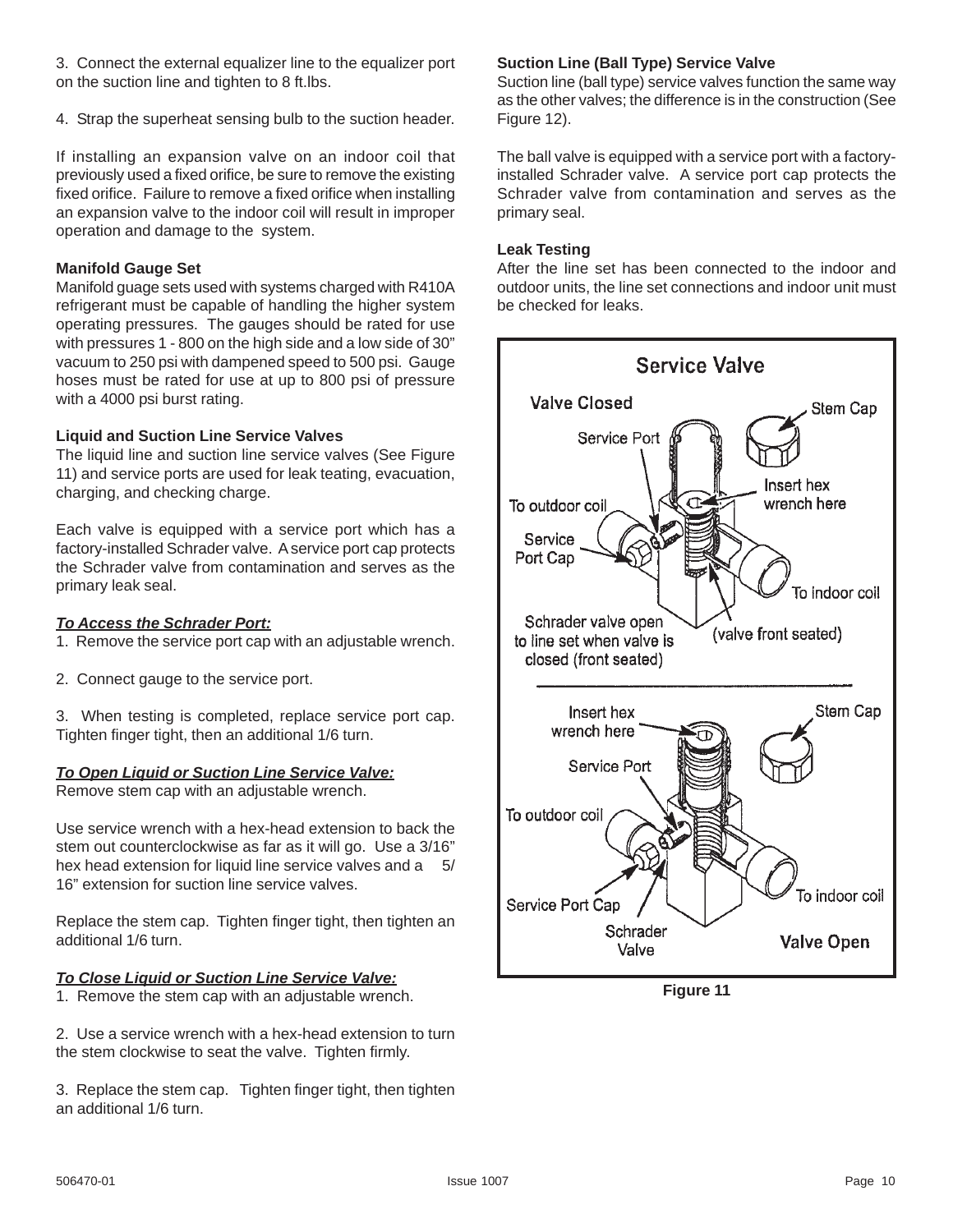

**Figure 12**



Refrigerant can be harmful if inhaled. Refrigerant must always be used and recovered responsibly. Incorrect or irresponsible use of refrigerant can result in personal injury or death.



Never use oxygen to pressurize refrigeration or air conditioning systems. Oxygen will explode on contact with oil and could cause personal injury or death.

### *Using an Electronic Leak Detector*

1. Connect the high pressure hose of the manifold gauge set to the suction valve service port. (Normally the high pressure hose is connected to the liquid line port; however, connecting it to the suction ports helps to protect the manifold gauge set from damage caused by high pressure.)

2. With both manifold valves closed, connect the cylinder of R410A refrigerant. Open the valve on the R410A cylinder (vapor only).

3. Open the high pressure side of the manifold to allow R410A into the line set and indoor unit. Weigh in a trace amount of R410A. (A trace amount is a maximum of 2 oz. of refrigerant or 3 lbs. pressure.) Close the valve on the R410A cylinder and the valve on the high pressure side of the manifold gauge set. Disconnect the R410A cylinder.

4. Connect a cylinder of nitrogen with a pressure regulating valve to the center port of the manifold gauge set. **When using high pressure gas such as nitrogen for this purpose, be sure to use a regulator that can control the pressure down to 1 or 2 psig.**

5. Adjust nitrogen pressure to 150 psig. Open the valve on the high side of the manifold gauge set to pressurize the line set and the indoor coil.

6. After a short period of time, open a refrigerant port to make sure that an adequate amount of refrigerant has been added for detection (refrigerant requirements will vary with lenths). Check all joints for leaks. Purge nitrogen and R410A mixture. Correct any leaks and rechecks.

### **Evacuation**

Evacuating the system of noncondensables is critical for proper operation of the unit. Noncondensables are defined as any gas that will not condense under temperatures and pressures present during operation of an air conditioning system. Noncondensables and water vapor combine with refrigerant to produce substances that corrode copper piping and compressor parts.

## **WARNING**

Do Not use a compressor to evacuate a system. Avoid deep vacuum operation. Extremely low vacuums can cause internal arcing and compressor failure. Danger of equipment damage. Damage caused by deep vacuum operation will void warranty.

Use a thermocouple or thermistor electronic vacuum gauge that is calibrated in microns. Use an instrument that reads down to 50 microns.

1. Connect the manifold gauge set to the service valve ports as follows:

- Low pressure gauge to suction line service valve
- High pressure gauge to liquid line service valve.
- 2. Connect micron gauge.

3. Connect the vacuum pump (with vacuum gauge) to the center port of the manifold gauge set.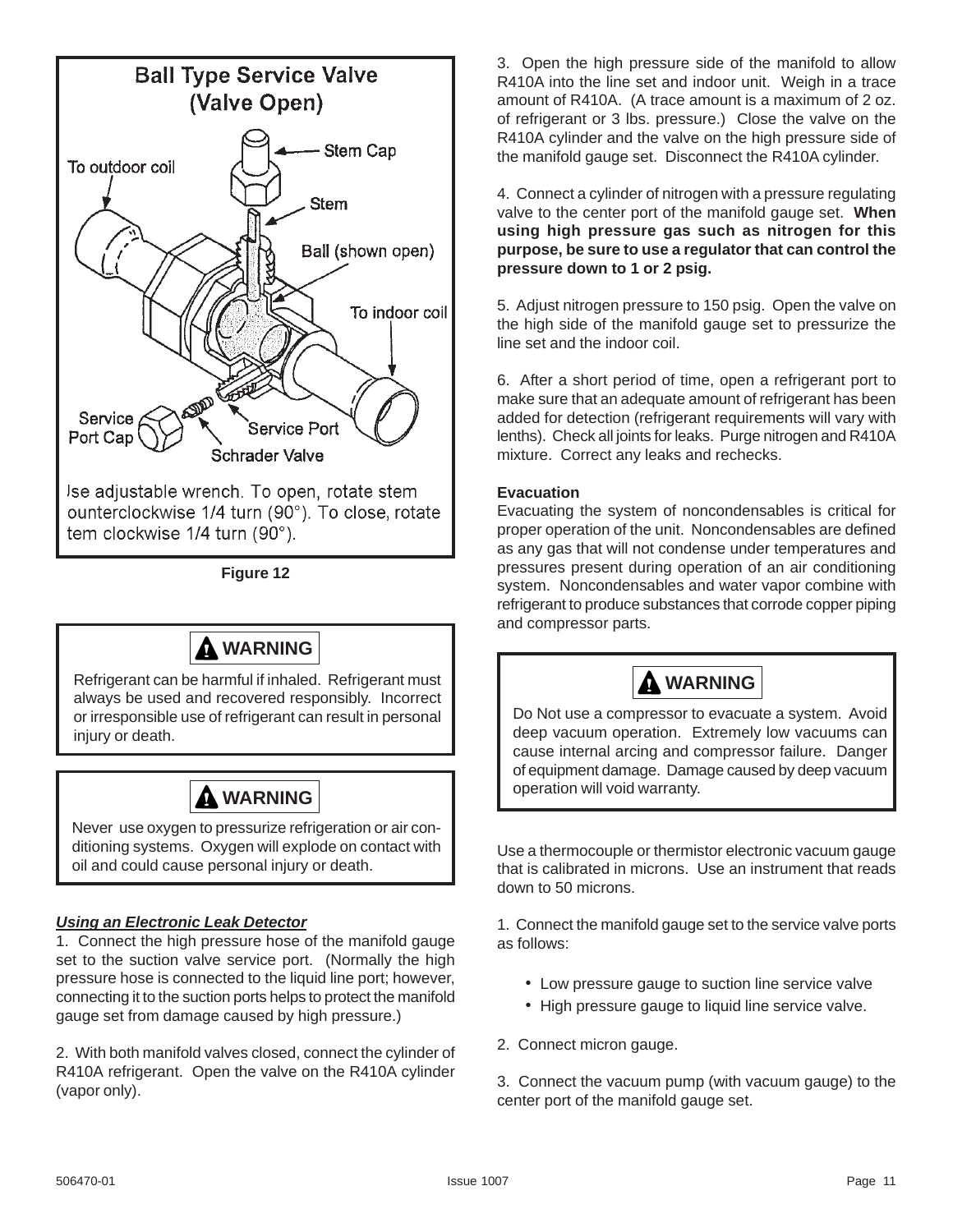4. Open both manifold valves and start vacuum pump.

5. Evacuate the line set and indoor unit to a minimum of 500 microns or lower. During the early stages of evacuation, it is desirable to close the manifold gauge valve at least once to determine if there is a rapid rise in pressure. A rapid rise in pressure indicates a relatively large leak. If this occurs, the leak testing procedure must be repeated.

6. When 500 microns or lower is maintained, close the manifold gauge valves, turn off the vacuum pump, and disconnect the manifold gauge center port hose from the vacuum pump. Attach the manifold gauge center port hose to a nitrogen cylinder with pressure regulator set to 150 psig and purge the hose. Open the manifold gauge valves to break the vacuum in the line set and indoor unit. Close the manifold gauge valves.

7. Shut off the nitrogen cylinder and remove the manifold gauge hose from the cylinder. Open the manifold gauge valves to release the nitrogen from the line set and indoor unit.

8. Reconnect the manifold gauge to the vacuum pump, turn the pump on, and continue to evacuate the line set and indoor unit until 500 microns is maintained within a 20 minute period after shutting off the vacuum pump and closing the manifold gauge valves.

9. When the requirements above have been met, disconnect the manifold hose from the vacuum pump. Open the service valves to break the vacuum in the line set and indoor unit.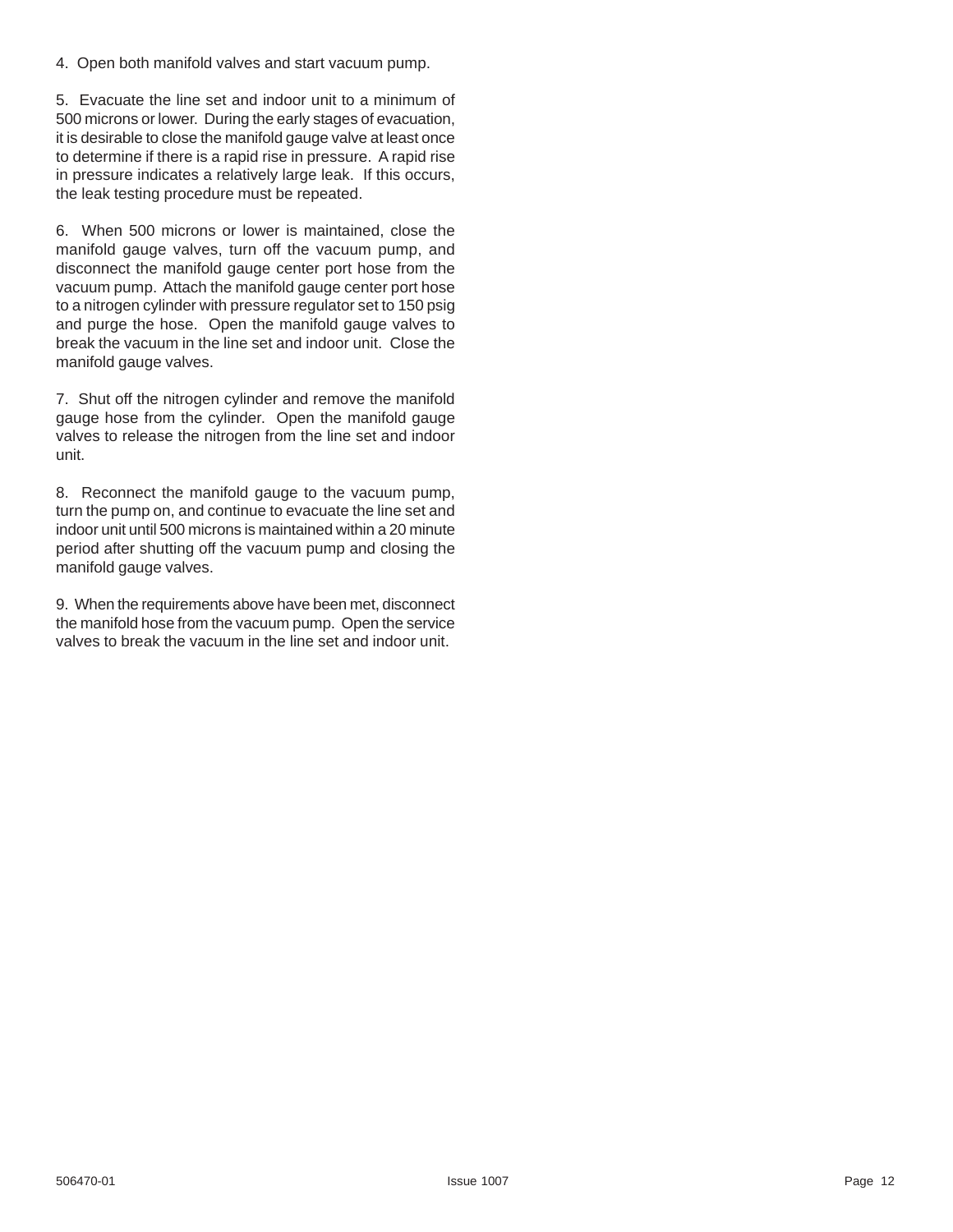### **START-UP**



If unit is equipped with a crankcase heater, it should be energized 24 hours before unit start-up to prevent compressor damage as a result of slugging.

1. Rotate fan to check for frozen bearings or binding.

2. Inspect all factory and field-installed wiring for loose connections.

3. After evacuation is complete, open liquid line and suction line service valves to release refrigerant charge (contained in outdoor unit) into system.

4. Replace the stem caps and secure finger tight, then tighten an additional 1/6 of a turn.

5. Check voltage supply at the disconnect switch. The voltage must be within the range listed on the unit nameplate. If not, do not start equipment until the power company has been consulted and the voltage condition corrected.

6. Set thermostat for cooling demand, turn on power to indoor blower, and close the outdoor unit disconnect switch to start the unit.

7. Recheck unit voltage with unit running. Power must be within range shown on unit nameplate.

### **Refrigerant Charging**

This system is charged with R410A refrigerant which operates at much higher pressures than R-22. The liquid line drier provided with the unit is approved for use with R410A. Do not replace it with one designed for use with R-22. **This unit is NOT approved for use with coils which use capillary tubes as a refrigerant metering device.**

**R410A refrigerant cylinders are rose colored. Refrigerant should be added through the suction valve in the liquid state.**

**Certain R410A cylinders are identified as being equipped with a dip tube. These allow liquid refrigerant to be drawn from the bottom of the cylinder without inverting the cylinder. Do not turn this type of cylinder upside down to draw refrigerant.**

Units are factory charged with the amount of R410A refrigerant indicated on the unit rating plate. This charge is based on a matching indoor coil and outdoor coil with 15' line set. For varying lengths of line set, refer to Table 4 for refrigerant charge adjustment. A blank space is provided on the unit rating plate to list the actual field charge.

|  | <b>Refrigerant Charge Adjustment</b> |
|--|--------------------------------------|
|  |                                      |

| <b>Liquid Line Set</b> | Oz. per 5 ft. adjust  |
|------------------------|-----------------------|
| <b>Diameter</b>        | from 15 ft. line set* |
| $3/8$ in.              | 3 oz. Per 5 ft.       |

If line length is greater than 15 ft., add this amount. If line length is less than 15 ft., remove this amount.

### **Table 4**



Mineral oils are not compatible with R410A. If oil must be added, it must be a polyolester oil.

If the system is void of refrigerant, clean the system using the procedure described below.

1. Use dry nitrogen to pressurized the system and check for leaks. Repair leaks, if possible.

2. Evacuate the system to remove as much of the moisture as possible.

3. Use dry nitrogen to break the vacuum.

4. Evacuate the system again.

5. Weigh the appropriate amount of R410A refrigerant (listed on unit nameplate) into the system.

6. Monitor the system to determine the amount of moisture remaining in the oil. Use a test kit to verify that the moisture content is withing the kit's dry color range. It may be necessary to replace the filter drier several times to achieve the required dryness level. **If system dryness is not verified, the compressor will fail in the future.**

The outdoor unit should be charged during warm weather. However, applications arise in which charging must occur in the colder months. The method of charging is determined by the unit's **refrigerant metering device** and the **outdoor ambient temperature.**

Measure the liquid line temperature and the outdoor ambient temperature as outlined below: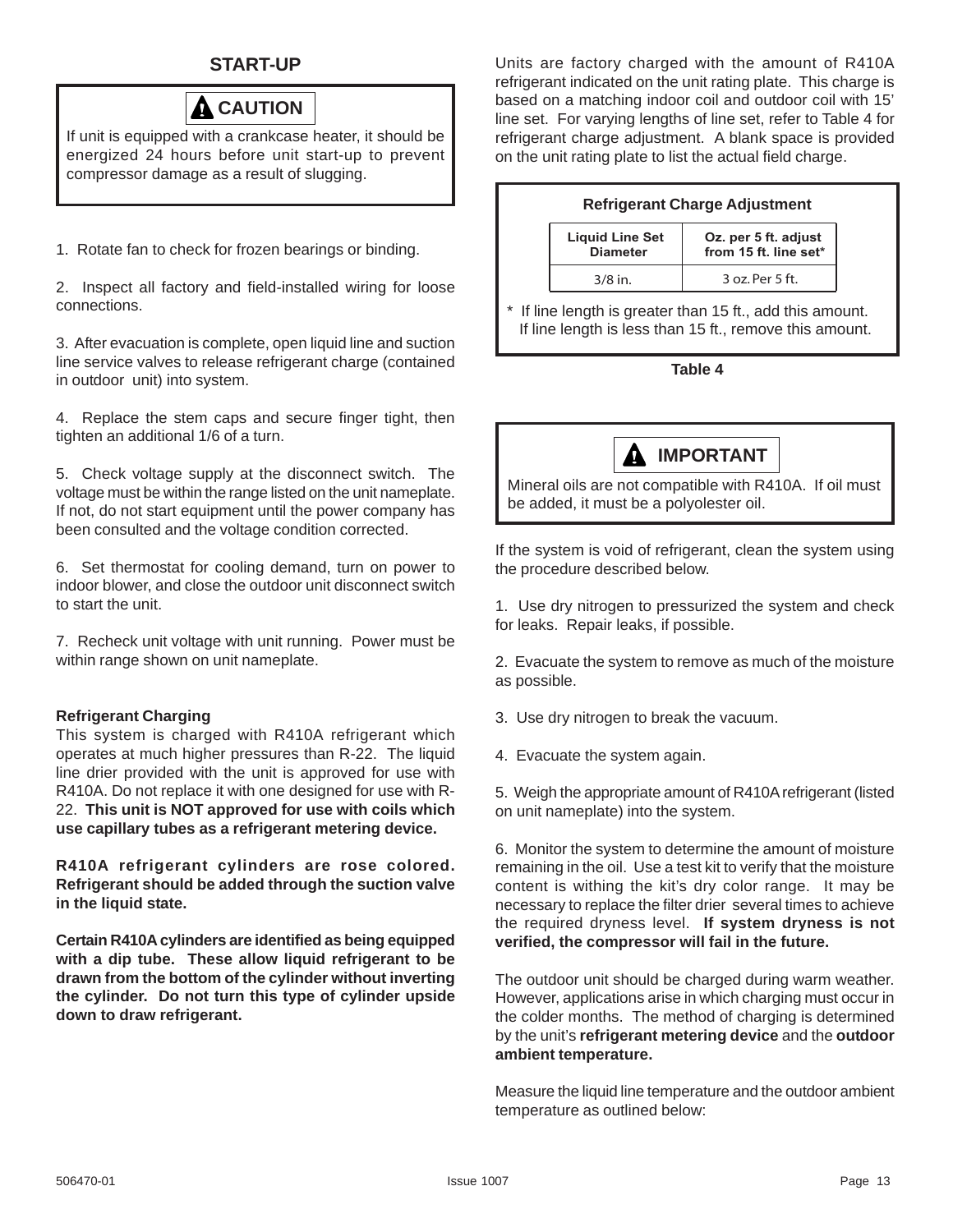

### **Figure 13**

1. Connect the manifold gauge set to the service valve ports as follows (See Figure 13 above):

- Low pressure gauge to suction line service valve
- High pressure gauge to liquid line service valve

2. Close manifold gauge set valves. Connect the center manifold hose to an upright cylinder of R410A.

3. If room temperature is below 70°F, set the room thermostat to call for heat. This will create the necessary load for properly charging the system in the cooling cycle.

4. Use a digital thermometer to record the outdoor ambient temperature.

5. When the heating demand has been satisfied, switch the thermostat to cooling mode with a set point of 68°F. When pressures have stabilized, use a digital thermometer to record the liquid and suction line temperatures.

6. The outdoor temperature will determine which charging method to use. Proceed with the appropriate charging method.

### *Charge Using Weigh-In Method (Fixed Orifice/TXV Systems) - Outdoor Temperatures Below 65°F*

If the system is void of refrigerant, or if the outdoor ambient temperature is cool, use the weigh-in method to charge the unit. Do this after any leaks have been repaired.

1. Recover the refrigerant from the unit.

2. Conduct a leak check, then evacuate as previously outlined.

3. Weigh in the charge according to the total amount shown on the unit nameplate.

If weighing facilities are not available or if unit is being charged during warm weather, use one of the following procedures.

### *Charge Using Subcooling Method (Fixed Orifice/TXV Systems) - Outdoor Temperatures 65°F or Above*

If charging a fixed orifice or TXV system when the outdoor ambient temperature is 65°F or above, the subcooling method can be used to charge the unit.

1. With the manifold gauge hose still on the liquid service port and the unit operating stably, use a digital thermometer to check the liquid line temperature. For best results, use the same digital thermometer to check both the outdoor ambient and the liquid line temperatures.

2. At the same time, record the liquid line pressure reading.

3. Use the temperature/pressure chart (Table 5) to determine the saturation temperature for the liquid line pressure reading.

4. Subtract the liquid line temperature from the saturation temperature (according to the chart) to determine subcooling.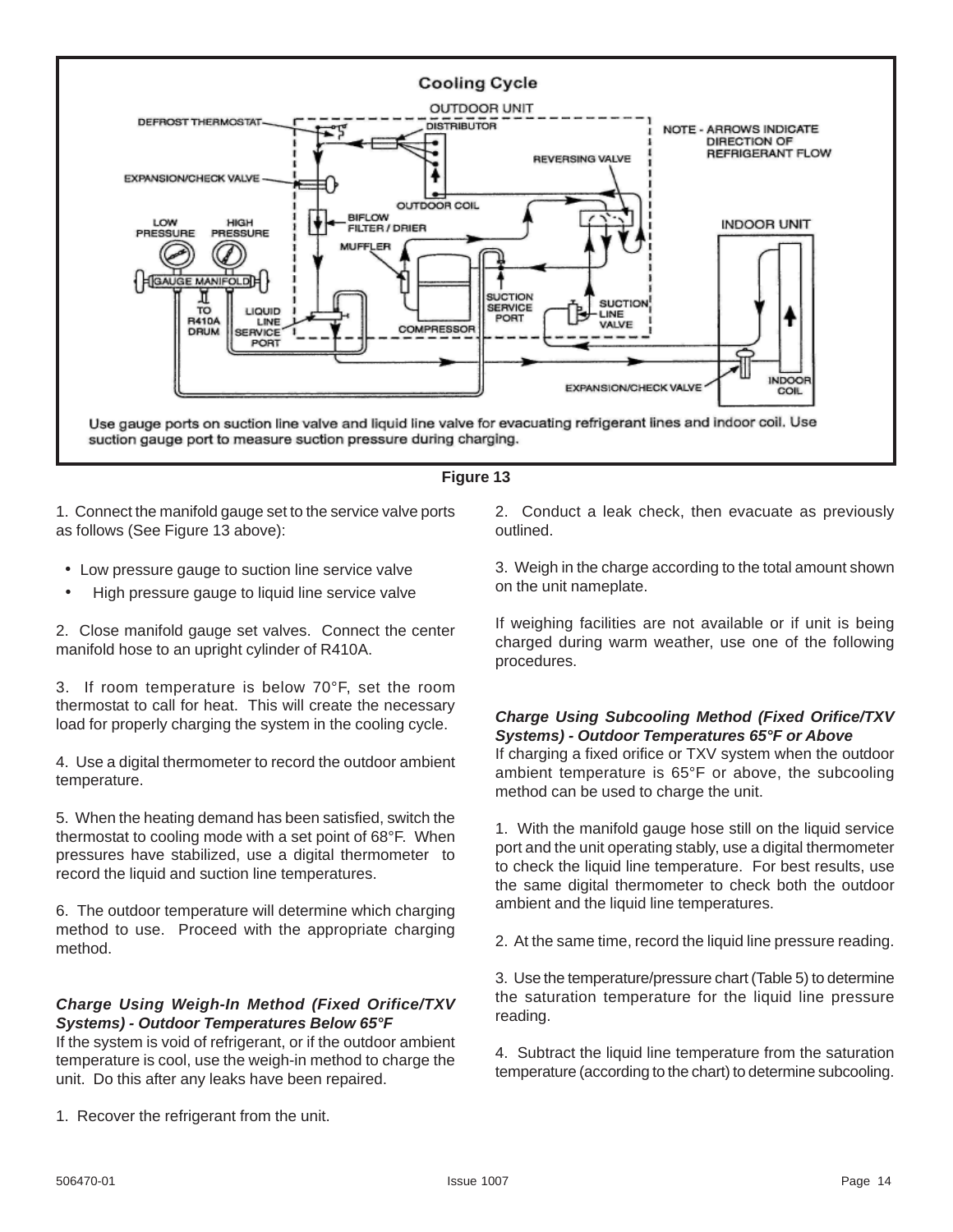### **R410A Temperature/Pressure Chart**

| Temp.<br>$\circ$ F | Pressure<br>Psig | Temp.<br>۰F | Pressure<br>Psig | Temp.<br>°F | Pressure<br>Psig |
|--------------------|------------------|-------------|------------------|-------------|------------------|
| 32                 | 100.8            | 74          | 214.0            | 116         | 396.0            |
| 33                 | 102.9            | 75          | 217.4            | 117         | 401.3            |
| 34                 | 105.0            | 76          | 220.9            | 118         | 406.7            |
| 35                 | 107.1            | 77          | 224.4            | 119         | 412.2            |
| 36                 | 109.2            | 78          | 228.0            | 120         | 417.7            |
| 37                 | 111.4            | 79          | 231.6            | 121         | 423.2            |
| 38                 | 113.6            | 80          | 235.3            | 122         | 428.8            |
| 39                 | 115.8            | 81          | 239.0            | 123         | 434.5            |
| 40                 | 118.0            | 82          | 242.7            | 124         | 440.2            |
| 41                 | 120.3            | 83          | 246.5            | 125         | 445.9            |
| 42                 | 122.6            | 84          | 250.3            | 126         | 451.8            |
| 43                 | 125.0            | 85          | 254.1            | 127         | 457.6            |
| 44                 | 127.3            | 86          | 258.0            | 128         | 463.5            |
| 45                 | 129.7            | 87          | 262.0            | 129         | 469.5            |
| 46                 | 132.2            | 88          | 266.0            | 130         | 475.6            |
| 47                 | 134.6            | 89          | 270.0            | 131         | 481.6            |
| 48                 | 137.1            | 90          | 274.1            | 132         | 487.8            |
| 49                 | 139.6            | 91          | 278.2            | 133         | 494.0            |
| 50                 | 142.2            | 92          | 282.3            | 134         | 500.2            |
| 51                 | 144.8            | 93          | 286.5            | 135         | 506.5            |
| 52                 | 147.4            | 94          | 290.3            | 136         | 512.9            |
| 53                 | 150.1            | 95          | 295.1            | 137         | 519.3            |
| 54                 | 152.8            | 96          | 299.4            | 138         | 525.8            |
| 55                 | 155.5            | 97          | 303.8            | 139         | 532.4            |
| 56                 | 158.2            | 98          | 308.2            | 140         | 539.0            |
| 57                 | 161.0            | 99          | 312.7            | 141         | 545.6            |
| 58                 | 163.9            | 100         | 317.2            | 142         | 552.3            |
| 59                 | 166.7            | 101         | 321.8            | 143         | 559.1            |
| 60                 | 169.6            | 102         | 326.4            | 144         | 565.9            |
| 61                 | 172.6            | 103         | 331.0            | 145         | 572.8            |
| 62                 | 175.5            | 104         | 335.7            | 146         | 579.8            |
| 63                 | 178.5            | 105         | 340.5            | 147         | 586.8            |
| 64                 | 181.6            | 106         | 345.3            | 148         | 593.8            |
| 65                 | 184.3            | 107         | 350.1            | 149         | 601.0            |
| 66                 | 187.7            | 108         | 355.0            | 150         | 608.1            |
| 67                 | 190.9            | 109         | 360.0            | 151         | 615.4            |
| 68                 | 194.1            | 110         | 365.0            | 152         | 622.7            |
| 69                 | 197.3            | 111         | 370.0            | 153         | 630.1            |
| 70                 | 200.6            | 112         | 375.1            | 154         | 637.5            |
| 71                 | 203.9            | 113         | 380.2            | 155         | 645.0            |
| 72                 | 207.2            | 114         | 385.4            |             |                  |
| 73                 | 210.6            | 115         | 390.7            |             |                  |
| 72                 | 207.2            | 114         | 385.4            |             |                  |
| 73                 | 210.6            | 115         | 390.7            |             |                  |





5. Compare the subcooling value with those shown in Table 7. If subcooling is greater than shown, recover some refrigerant. If subcooling is less than shown, add some refrigerant.

| <b>Subcooling Values</b> |       |       |       |     |  |  |  |  |
|--------------------------|-------|-------|-------|-----|--|--|--|--|
| Model                    | $-24$ | $-36$ | $-48$ | -60 |  |  |  |  |
| Temp. °F                 |       |       | 2.5   | 5   |  |  |  |  |

**Table 6**

### **Charge Using Approach Method (TXV System) - Outdoor Temperatures 65°F or Above**

The following procedure is intended as a general guide and is for use on expansion valve systems only. For best results, indoor temperature should be 70°F to 80°F. Monitor system pressures while charging.

1. Record outdoor ambient temperature usig a digital thermometer.

2. Attach high pressure gauge set and operate unit for several minutes to allow system pressures to stabilize.

3. Compare stabilized pressures with those provided in Table 8. Minor variations in these pressures may be expected due to differences in installations. **Significant differences could mean that the system is not properly charged or that a problem exists with some component in the system.** Pressures higher than those listed indicate that the system is overcharged. Pressures lower than those listed indicate that the system is undercharged. Verify adjusted charge using the approach method.

4. Use the same digital thermometer to check liquid line temperature.

5. Subtract the outdoor ambient temperature from the liquid line temperture to determine the approach temperature.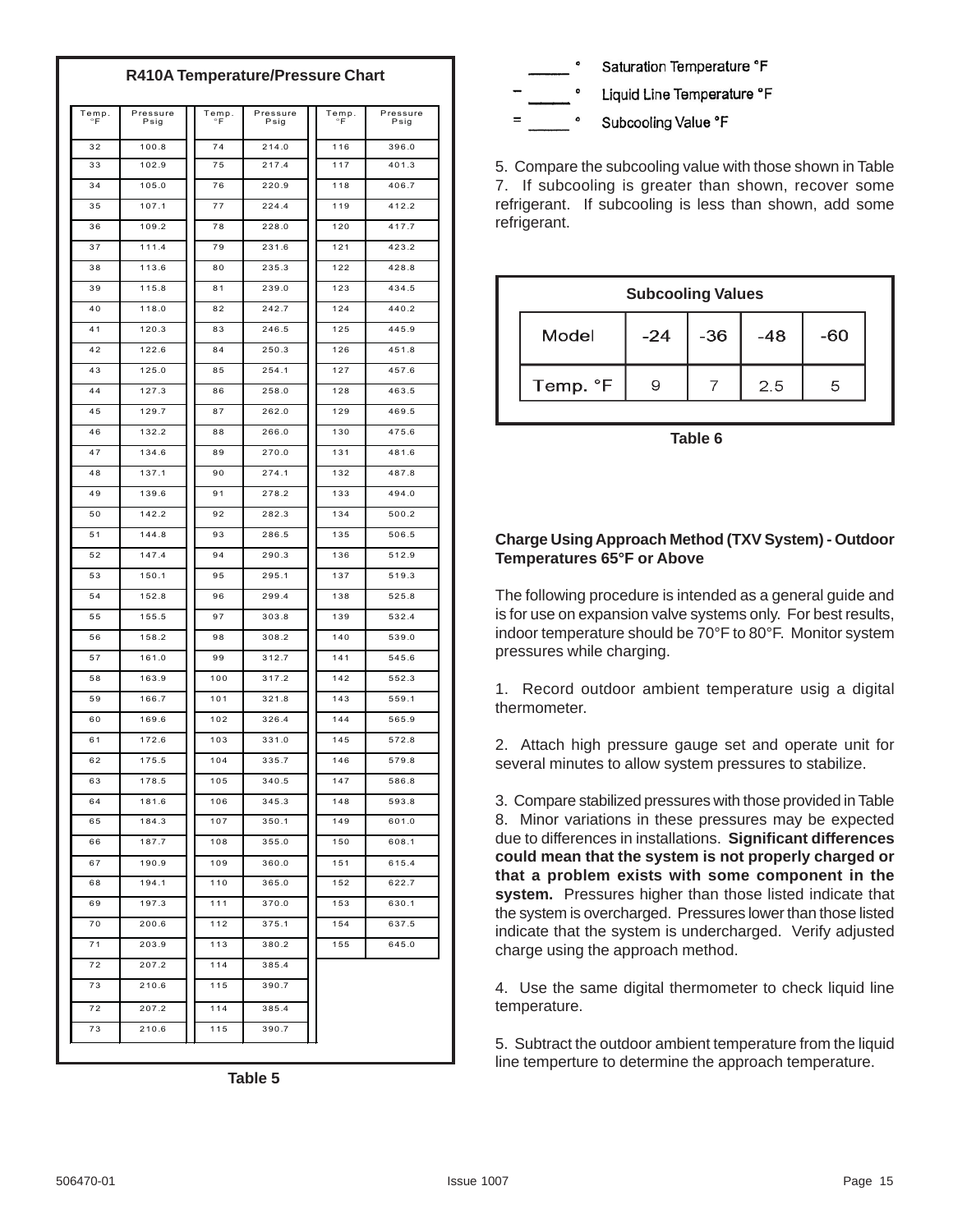

6. Compare the approach value with those shown in Table 9. If the values do not agree with those provided in Table 8, add refrigerant to lower the approach temperature or recover refrigerant from the system to increase the approach temperature.

### *Check Charge Using Normal Operating Pressures*

Use Table 7 to perform maintenance checks. Table 7 is not a procedure for charging the system. Minor variations in these pressures may be due to differences in installations. Significant deviations could mean that the system is not properly charged or that a problem exists with some component in the system.

| <b>Approach Values for TXV Systems</b> |       |       |       |     |  |  |
|----------------------------------------|-------|-------|-------|-----|--|--|
| Model                                  | $-24$ | $-36$ | $-48$ | -60 |  |  |
| $\mathbf{2}$<br>Temp. °F<br>5<br>6     |       |       |       |     |  |  |

Note: For best results, use the same digital thermometer to check both outdoor ambient and liquid temperatures.

**Table 7**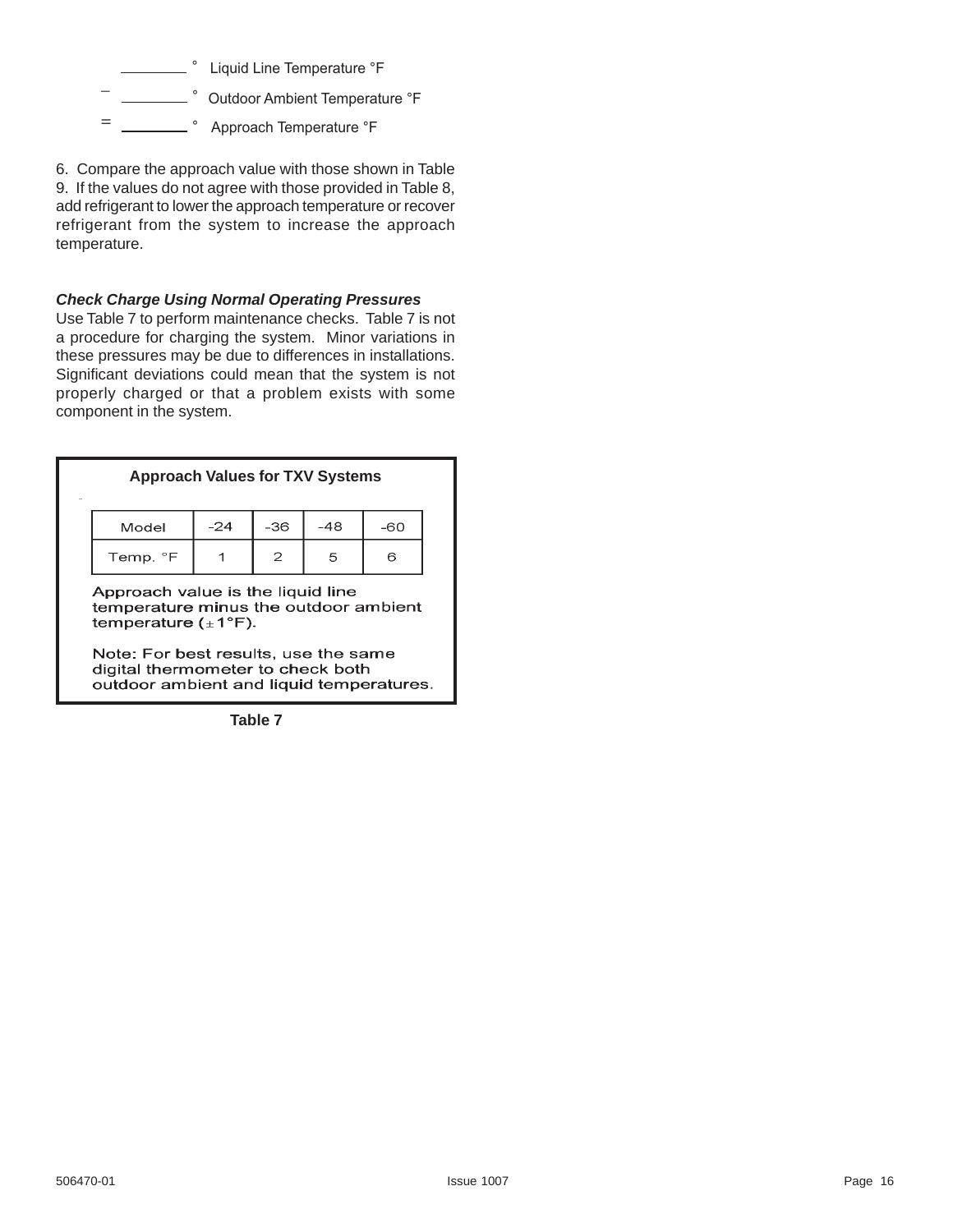### **Normal Operating Pressures**

| Low Capacity                     |     |              |     |     |     |     |     |     |  |
|----------------------------------|-----|--------------|-----|-----|-----|-----|-----|-----|--|
| <b>Outdoor Coil Entering Air</b> | 24  |              | 36  |     | 48  |     | 60  |     |  |
| Temp. °F                         |     | $\mathbf{s}$ |     | s   |     | s   |     | S   |  |
| 65                               | 208 | 139          | 212 | 147 | 223 | 142 | 236 | 139 |  |
| 75                               | 257 | 144          | 254 | 147 | 265 | 144 | 278 | 141 |  |
| 85                               | 297 | 148          | 295 | 148 | 306 | 147 | 321 | 142 |  |
| 95                               | 342 | 153          | 337 | 149 | 348 | 149 | 363 | 144 |  |
| 105                              | 387 | 158          | 379 | 150 | 390 | 151 | 405 | 146 |  |
| 115                              | 431 | 162          | 420 | 151 | 431 | 154 | 448 | 147 |  |

| <b>High Capacity</b>             |     |     |     |              |     |     |     |     |  |
|----------------------------------|-----|-----|-----|--------------|-----|-----|-----|-----|--|
| <b>Outdoor Coil Entering Air</b> | 24  |     | 36  |              | 48  |     | 60  |     |  |
| Temp. °F                         | L   | S   | L   | $\mathbf{s}$ | L   | s   | L   | S   |  |
| 65                               | 216 | 146 | 215 | 139          | 235 | 141 | 255 | 132 |  |
| 75                               | 261 | 146 | 260 | 141          | 278 | 143 | 297 | 134 |  |
| 85                               | 293 | 147 | 306 | 142          | 321 | 144 | 340 | 135 |  |
| 95                               | 352 | 148 | 315 | 144          | 364 | 146 | 382 | 137 |  |
| 105                              | 397 | 149 | 396 | 146          | 407 | 148 | 424 | 139 |  |
| 115                              | 443 | 150 | 442 | 147          | 450 | 149 | 467 | 140 |  |

| <b>Stage 1 Heat Low</b>               |     |     |     |     |     |     |     |          |
|---------------------------------------|-----|-----|-----|-----|-----|-----|-----|----------|
| Outdoor Coil Entering Air<br>Temp. °F | 24  |     | 36  |     | 48  |     | 60  |          |
|                                       |     | s   |     | s   |     | s   |     | <b>S</b> |
| 40                                    | 292 | 104 | 303 | 95  | 313 | 92  | 333 | 89       |
| 50                                    | 312 | 110 | 320 | 112 | 333 | 108 | 359 | 105      |

| <b>Stage 2 Heat High</b>                     |     |     |     |     |     |     |     |    |
|----------------------------------------------|-----|-----|-----|-----|-----|-----|-----|----|
| <b>Outdoor Coil Entering Air</b><br>Temp. °F | 24  |     | 36  |     | 48  |     | 60  |    |
|                                              |     | s   |     | s   |     | S   |     | S  |
| 20                                           | 268 | 55  | 284 | 63  | 281 | 59  | 312 | 58 |
| 30                                           | 298 | 73  | 302 | 78  | 287 | 73  | 334 | 71 |
| 40                                           | 327 | 91  | 321 | 94  | 307 | 87  | 357 | 85 |
| 50                                           | 357 | 109 | 340 | 110 | 328 | 101 | 380 | 98 |

L - Liquid S- Suction

Values provided above are typical pressures. Indoor unit matchup, indoor air quality equipment, and indoor load will case pressures to vary.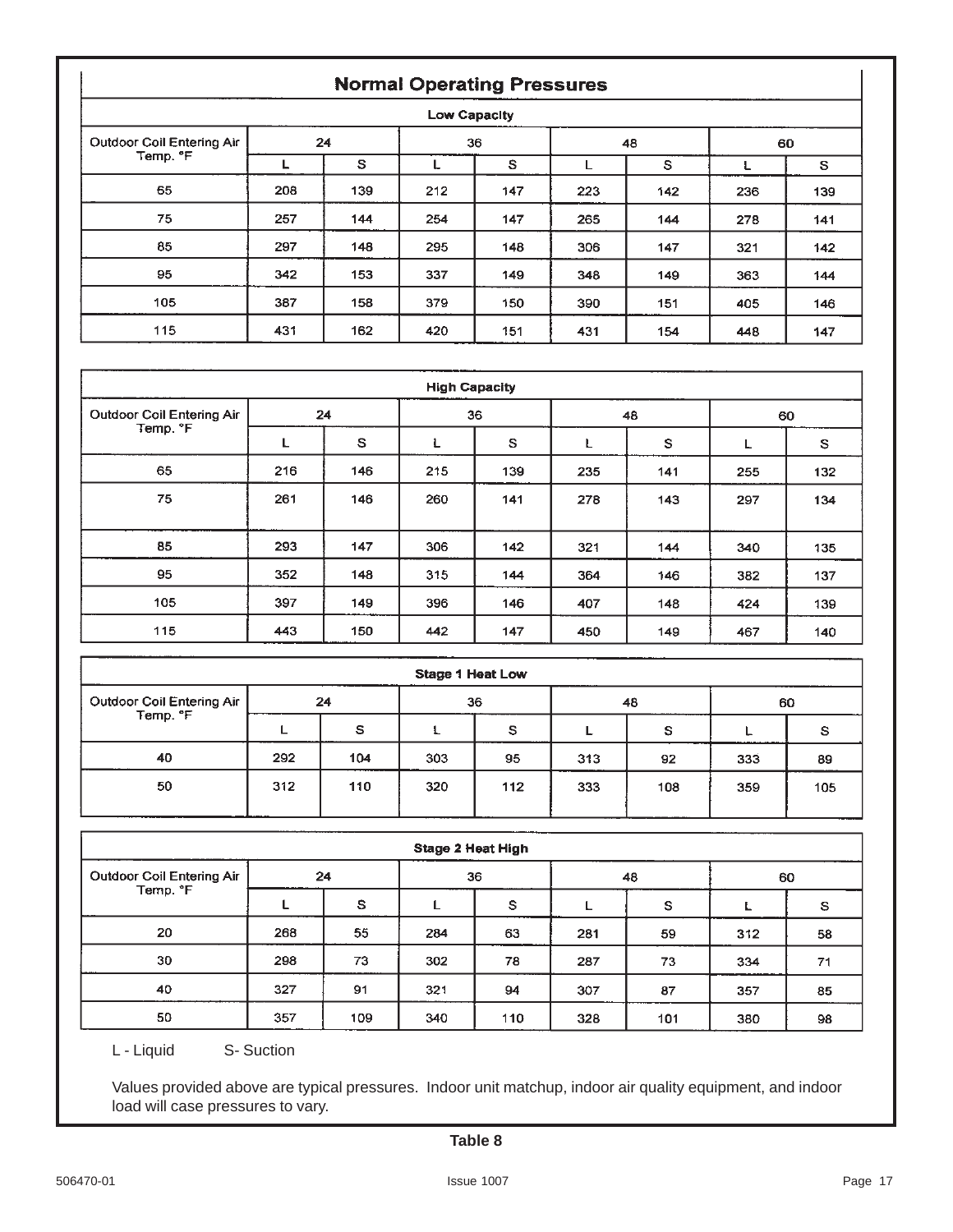### **OPERATION**

Outdoor unit and indoor blower cycle on demand from the room thermostat. When the thermostat blower switch is moved to the ON position, the indoor blower operates continuously.

### **Filter Drier**

The unit is equipped with a large capacity bi-flow filter which keeps the system clean and dry. If replacement is necessary, replace with one of similar design and capacity. The replacement filter drier must be suitable for use with R410A refrigerant.

#### **Crankcase Heater**

**If unit is equipped with a crankcase heater, it should be energized 24 hours before unit start-up to prevent compressor damage as a result of slugging.**

### **Emergency Heat Function (Room Thermostat)**

An emergency heat function is designed into some room thermostats. This feature is applicable when isolation of outdoor unit is required or when auxiliary electric heat is stage by outdoor thermostats. When the room thermostat is placed in the emergency heat position, the outdoor unit control circuit is isolated from power and the field-supplied relays bypass the outdoor thermostats. An amber indicating light simultaneously comes on to remind the homeowner that the unit is operating in the emergency heat mode.

Emergency heat is usually used during an outdoor shutdown, but it should also be used following a power outage if power has been off for over an hour and the outdoor temperature is below 50°F. System should be left in the emergency heat mode at least 6 hours to allow the crankcase heater sufficient time to prevent compressor slugging.

#### **Defrost System**

The defrost system includes two components: the defrost thermostat and the defrost control.

### **Defrost Thermostat**

The defrost thermostat is located on the liquid line between the check/expansion valve and the distributor. When the defrost thermostat senses 42°F or cooler, the thermostat contacts close and send a signal to the defrost control board to start the defrost timing. It also terminates defrost when the liquid line warms up to 70°F.

### **Defrost Control**

The defrost control board includes the combined functions of time/temperature defrost control, defrost relay, diagnostic LEDS and terminal strip for field wiring connections (See Figure 14).

The control provides automatic switching from normal heating operation to defrost mode and back. During the compressor cycle (call for defrost), the control accumulates compressor run time at 30, 60, 90 minute field adjustable intervals. If the defrost thermostat is closed when the selected compressor run time interval ends, the defrost relay is energized and the defrost begins.



**Figure 14**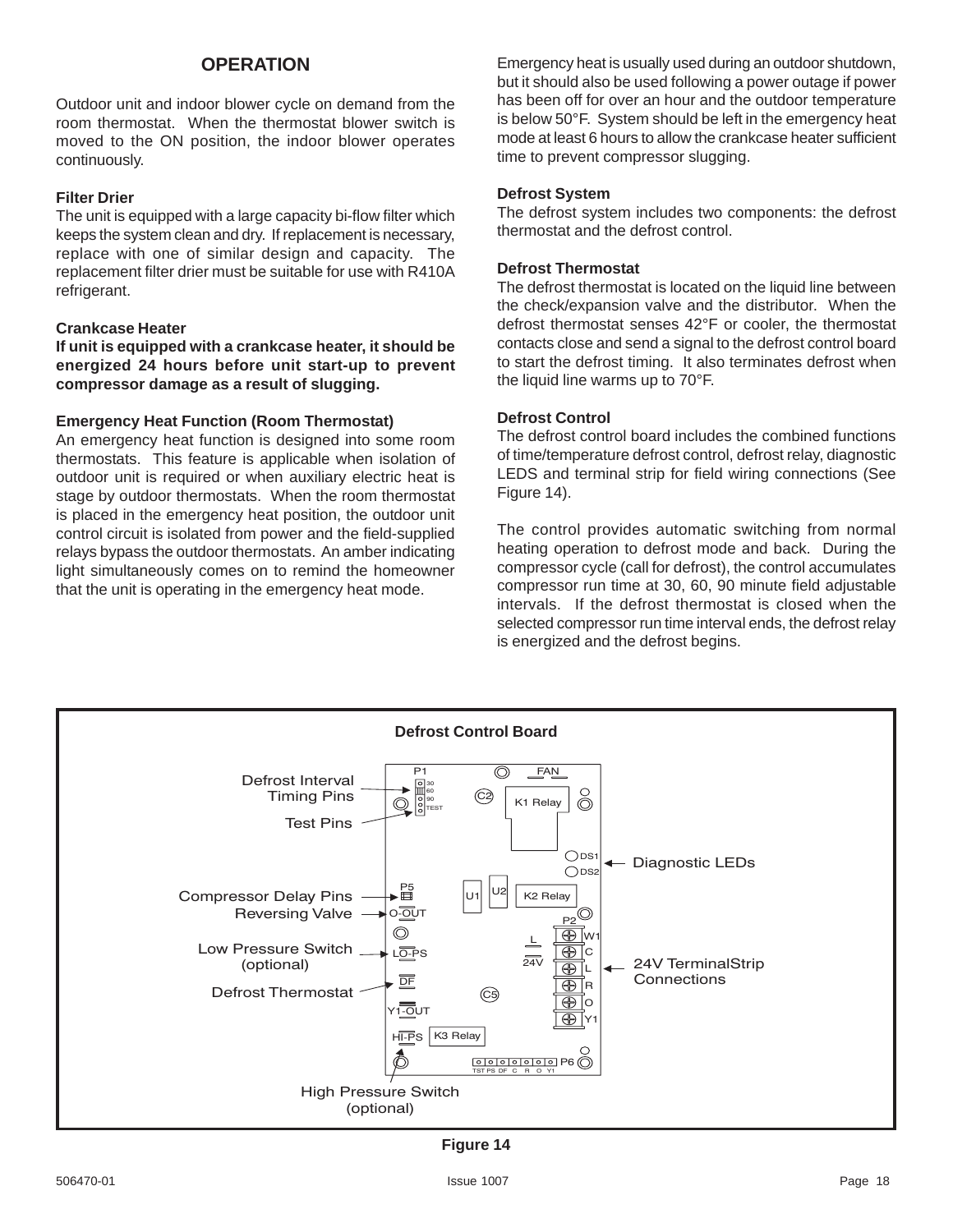### *Defrost Control Timing Pins*

Each timing pin selection provides a different accumulated compressor run time period during one thermostat run cycle. This time period must occur before a defrost cycle is initiated. The defrost interval can be adjusted to 30 (T1), 60 (T2), or 90 (T3) minutes. The defrost timing jumper is factory installed to provide a 60 minute defrost interval. If the timing selector jumper is not in place, the control defaults to a 90 minute defrost interval. The maximum defrost period is 14 minutes and cannot be adjusted.

A test option is provided for troubleshooting. The test mode may be started any time the unit is in the heating mode and the defrost thermostat is closed or jumpered. If the jumper is in the TEST position at power up, the control will ignore the test pins. When the jumper is placed across the TEST pins for 2 seconds, the control will enter the defrost mode. If the jumper is removed before an additional 5 second period has elapsed (7 seconds total), the unit will remain in defrost mode until the defrost thermostat opens or 14 minutes have passed. If the jumper is not removed until after the additional 5 second period has elapsed, the defrost will terminate and the test option will not function again until the jumper is removed and reapplied.

### *Compressor Delay*

The defrost board has a field-selectable function to reduce occasional sounds that may occur while the unit is cycling in and out of the defrost mode. The compressor will be cycled off for 30 seconds going in and out of the defrost mode when the compressor delay jumper is removed.

**NOTE:** The 30-second "off" cycle is not functional when jumpering the TEST pins.

### *Time Delay*

The timed-off delay is 5 minutes long. The delay helps to protect the compressor from short cycling in case the power to the unit is interrupted or a pressure switch opens. The delay is bypassed by placing the timer select jumper across the TEST pins for 0.5 seconds.

### *Pressure Switch Circuit*

The defrost control includes two pressure switch circuits. A high pressure switch is connected to the board's HI-PS terminals(See Figure 14). The low pressure, or loss-ofcharge pressure, switch is connected to the LPS terminals.

During a single demand cycle, the defrost control will lock out the unit after the fifth time that the circuit is interrupted by an pressure switch wired to the control board. In addition, the diagnostic LEDs will indicate a locked-out pressure switch after the fifth occurrence of an open pressure switch (See Table 9). The unit will remain

locked out until power to the board is interrupted, then reestablished, or until the jumper is applied to the TEST pins for 0.5 seconds.

**NOTE:** The defrost control board ignores input from the low pressure switch terminals as follows:

- During the TEST mode
- During the defrost cycle
- During the 90 seconds start-up period
- For the first 90 seconds each time the reversing valve switches heat/cool modes

### **If the TEST pins are jumpered and the 5 minute delay is being bypassed, the LO-PS terminal signal is not ignored during the 90-second start-up period.**

### *Diagnostic LEDs*

The defrost board uses two LEDs for diagnostics. The LEDs flash a specific sequence according to the condition as shown in Table 9.

| <b>Defrost Control Board</b><br><b>Diagnostic LEDs</b>        |                        |                  |  |  |
|---------------------------------------------------------------|------------------------|------------------|--|--|
| Mode                                                          | Green LED<br>(DS2)     | Red LED<br>(DS1) |  |  |
| No Power to Board                                             | Off                    | Off              |  |  |
| Normal Operation/Power<br>Simultaneous Slow Flash<br>to Board |                        |                  |  |  |
| Anti-Short Cycle Lockout                                      | Alternating Slow Flash |                  |  |  |
| Low Pressure Switch Fault                                     | Off                    | Slow Flash       |  |  |
| Low Pressure Switch<br>Lockout                                | Off                    | On               |  |  |
| <b>High Pressure Switch</b><br>Fault                          | Slow Flash             | Off              |  |  |
| <b>High Pressure Switch</b><br>Lockout                        | Оn                     | Ōff              |  |  |

**Table 9**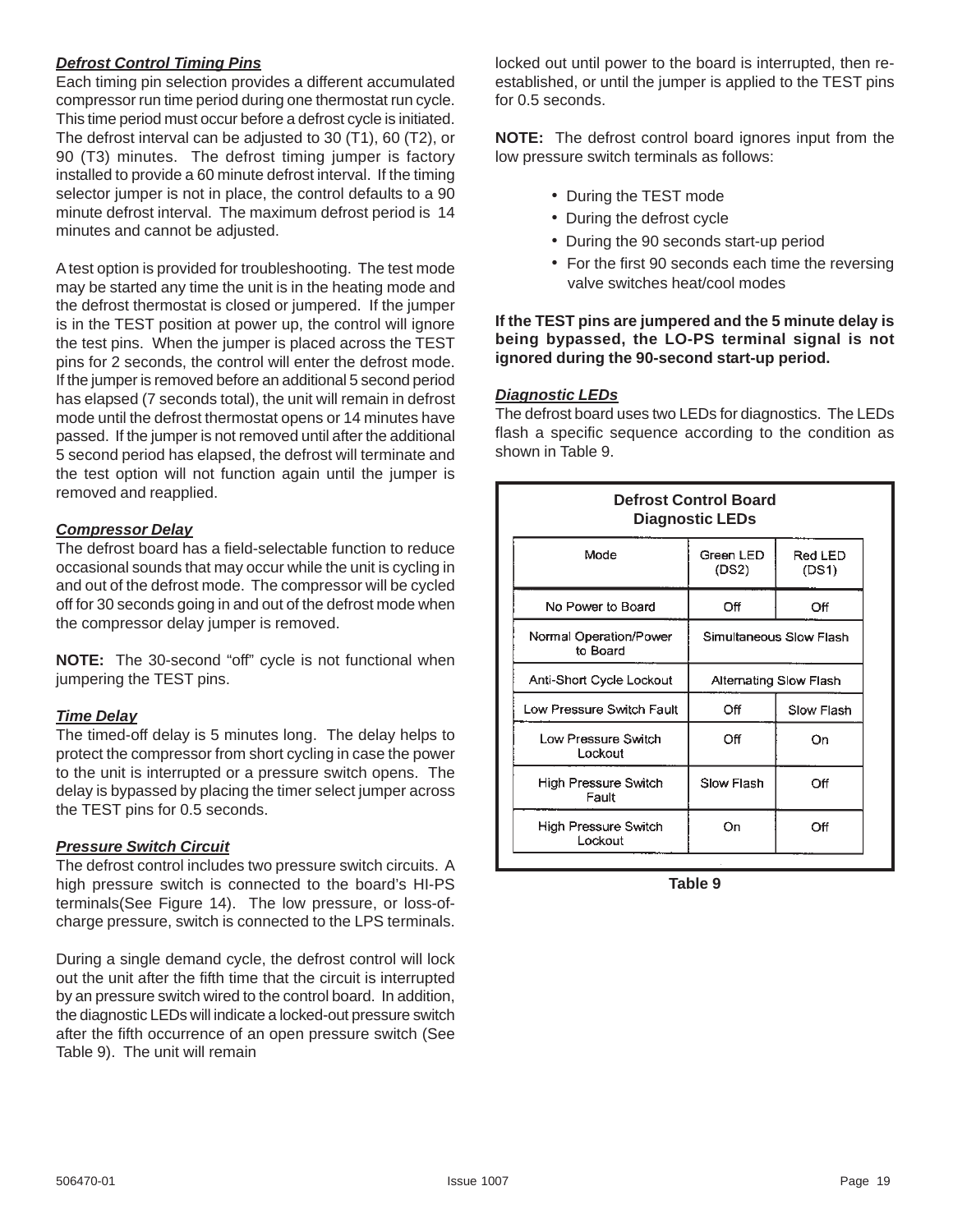### **System Diagnostic Module**

4HP18LT units contain a diagnostic module for troubleshouting heat pump system failures. By monitoring and analyzing data from the compressor and thermostat demand, the module can accurately detect the cause of electrical and system related failure without any sensors. If a system problem occurs, a flashing LED indicator communicates the failure code.

### **LED Description**

POWER LED (Green) indicates voltage is present at the power connection of the module.

ALERT LED (Yellow) communicates an abnormal system condition through a unique flash code. The ALERT LED will flash a number of times consecutively, pause, and then repeat the process. The number of consecutive flashes correlates to a paticular abnormal condition.

TRIP LED (Red) indicates there is a demand signal from the thermostat but no current to the compressor is detected by the module. The TRIP LED typically indicates the compressor protector is open or may indicate missing supply power to the compressor.

### **Interpreting the Diagnostic LEDs**

When an abnormal system condition occurs, the diagnostic nodule displays the appropriate ALERT and/or TRIP LED. The yellow ALERT LED will flash a number of times consecutively, pause, and then repeat the process. To identify a slash code number, count the number of consecutive flashes. Refer to Table 10 below and Table 11 on page 20 for information on the flash codes.

| <b>Flash Codes</b>                          |                                                                                                                             |                                                                                                                                                                                                                                                                                                                                                                                                                                                                                                                  |  |  |
|---------------------------------------------|-----------------------------------------------------------------------------------------------------------------------------|------------------------------------------------------------------------------------------------------------------------------------------------------------------------------------------------------------------------------------------------------------------------------------------------------------------------------------------------------------------------------------------------------------------------------------------------------------------------------------------------------------------|--|--|
| <b>LED</b><br><b>Status</b>                 | <b>Fault Description</b>                                                                                                    | <b>Troubleshooting Information</b>                                                                                                                                                                                                                                                                                                                                                                                                                                                                               |  |  |
| <b>POWER</b><br>(Green)                     | Module has power                                                                                                            | Supply voltage is present at module terminals                                                                                                                                                                                                                                                                                                                                                                                                                                                                    |  |  |
| <b>TRIP</b><br>(Red)                        | Thermostat demand<br>signal Y1 is present,<br>but the compressor<br>is not running                                          | 1. Compressor protector is open<br>* Check for high head pressure<br>* Check compressor supply voltage<br>2. Outdoor unit power disconnect is open<br>3. Compressor circuit breaker or fuse(s) is open<br>4. Broken wire or connector is not making contact<br>5. Low pressure switch open if present in system<br>6. Compressor contactor has failed open                                                                                                                                                       |  |  |
| <b>ALERT</b><br>(Yellow)<br>Flash<br>Code 1 | <b>Long Run Time</b><br>Compressor is<br>running<br>extremely long run<br>cycles<br>(Not applicable on<br>heat pump models) |                                                                                                                                                                                                                                                                                                                                                                                                                                                                                                                  |  |  |
| <b>ALERT</b><br>(Yellow)<br>Flash<br>Code 2 | System<br><b>Pressure Trip</b><br>Discharge or suction<br>pressure<br>out of limits or<br>compressor<br>overloaded          | 1. High head pressure<br>* Check high pressure switch if present in system<br>* Check if system is overcharged with refrigerant<br>* Check for non-condensable in system<br>2. Condenser coil poor air circulation (dirty, blocked, damaged)<br>3. Condenser fan is not running<br>* Check fan capacitor<br>* Check fan wiring and connectors<br>* Check fan motor for failure or blockage<br>4. Return air duct has substantial leakage<br>5. If low pressure switch present in system, check Flash Code 1 info |  |  |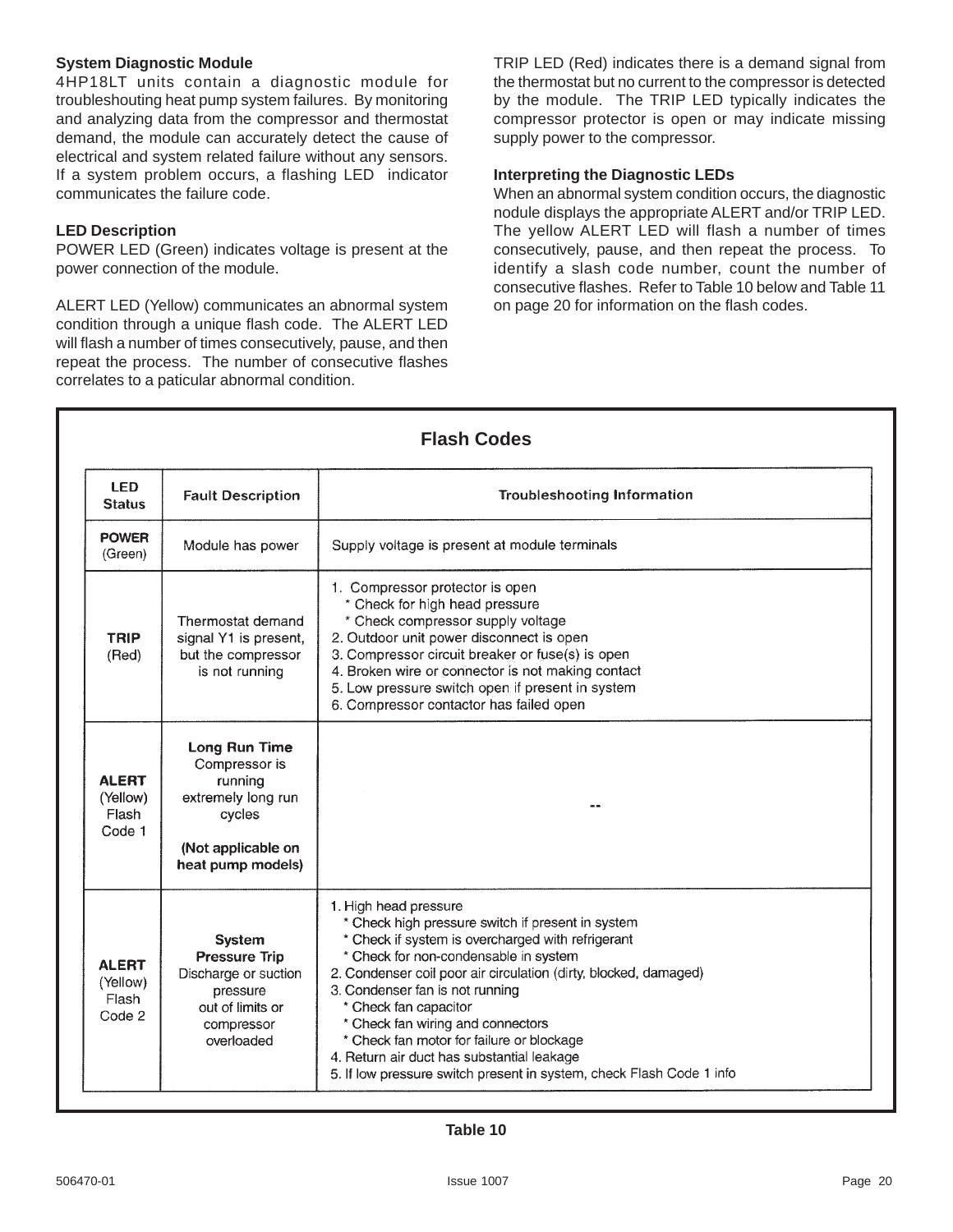Every time the module powers up, the last ALERT LED flash code that occurred prior to shutdown is displayed for 60 seconds. The module will continue to display the previous flash code until the condition returns to normal or 21VAC is removed from the module. TRIP and ALERT LEDs flashing at the same time means control circuit voltage is too low for operation.

### **24VAC Power Wiring**

The diagnostic module requires a constant nominal 24VAC power supply. The wiring to the module's R and C terminals must be directly from the indoor unit or thermostat. The module cannot be powered by R and C terminals on the defrost board without experiencing nuisance alerts.

| <b>Flash Codes (cont.)</b>                  |                                                                  |                                                                                                                                                                                                                                                                                                                                                                                                                                                                                                                                                                                                                                                                                                          |  |  |
|---------------------------------------------|------------------------------------------------------------------|----------------------------------------------------------------------------------------------------------------------------------------------------------------------------------------------------------------------------------------------------------------------------------------------------------------------------------------------------------------------------------------------------------------------------------------------------------------------------------------------------------------------------------------------------------------------------------------------------------------------------------------------------------------------------------------------------------|--|--|
| LED.<br><b>Status</b>                       | <b>Fault Description</b>                                         | <b>Troubleshooting Information</b>                                                                                                                                                                                                                                                                                                                                                                                                                                                                                                                                                                                                                                                                       |  |  |
| <b>ALERT</b><br>(Yellow)<br>Flash<br>Code 3 | <b>Short Cycling</b><br>Compressor is<br>running<br>only briefly | 1. Thermostat demand signal is intermittent<br>2. Time delay relay or control board defective<br>3. If high pressure switch present, go to Flash Code 2 info<br>4. If low pressure switch present, go to Flash Code 1 info                                                                                                                                                                                                                                                                                                                                                                                                                                                                               |  |  |
| <b>ALERT</b><br>(Yellow)<br>Flash<br>Code 4 | <b>Locked Rotor</b>                                              | 1. Run capacitor has failed<br>2. Low line voltage (contact utility if voltage at disconnect is low)<br>* Check wiring connections<br>3. Excessive liquid refrigerant in compressor<br>4. Compressor bearings are seized<br>*Measure compressor oil level                                                                                                                                                                                                                                                                                                                                                                                                                                                |  |  |
| <b>ALERT</b><br>(Yellow)<br>Flash<br>Code 5 | <b>Open Circuit</b>                                              | 1. Outdoor unit power disconnect is open<br>2. Compressor circuit breaker or fuse(s) is open<br>3. Compressor contactor has failed open<br>* Check compressor contactor wiring and connectors<br>* Check for compressor contactor failure (burned, pitted, or open)<br>* Check wiring and connectors between supply and compressor<br>* Check for low pilot voltage at compressor contactor coil<br>4. High pressure switch is open and requires manual reset<br>5. Open circuit in compressor supply wiring or connections<br>6. Unusually long compressor protector reset time due to extreme ambient temperature<br>7. Compressor windings are damaged<br>* Check compressor motor winding resistance |  |  |
| <b>ALERT</b><br>(Yellow)<br>Flash<br>Code 6 | <b>Open Start Circuit</b><br>Current only in run<br>circuit      | 1. Run capacitor has failed<br>2. Open circuit in compressor start wiring or connections<br>* Check wiring and connectors between supply and the compressor S terminal<br>3. Compressor start winding is damaged<br>* Check compressor motor winding resistance                                                                                                                                                                                                                                                                                                                                                                                                                                          |  |  |
| <b>ALERT</b><br>(Yellow)<br>Flash<br>Code 7 | <b>Open Run Circuit</b><br>Current only in start<br>circuit      | 1. Open circuit in compressor run wiring or connections<br>* Check wiring and connectors between supply and the compressor R terminal<br>2. Compressor run winding is damaged<br>* Check compressor motor winding resistance                                                                                                                                                                                                                                                                                                                                                                                                                                                                             |  |  |
| <b>ALERT</b><br>(Yellow)<br>Flash<br>Code 8 | <b>Welded Contactor</b><br>Compressor always<br>runs             | 1. Compressor contactor has failed closed<br>2. Thermostat demand signal not connected to module                                                                                                                                                                                                                                                                                                                                                                                                                                                                                                                                                                                                         |  |  |
| <b>ALERT</b><br>(Yellow)<br>Flash<br>Code 9 | <b>Low Voltage</b><br>Control circuit less<br>than 17VAC         | 1. Control circuit transformer is overloaded<br>2. Low line voltage (contact utility if voltage at disconnect is low)<br>* Check wiring conditions                                                                                                                                                                                                                                                                                                                                                                                                                                                                                                                                                       |  |  |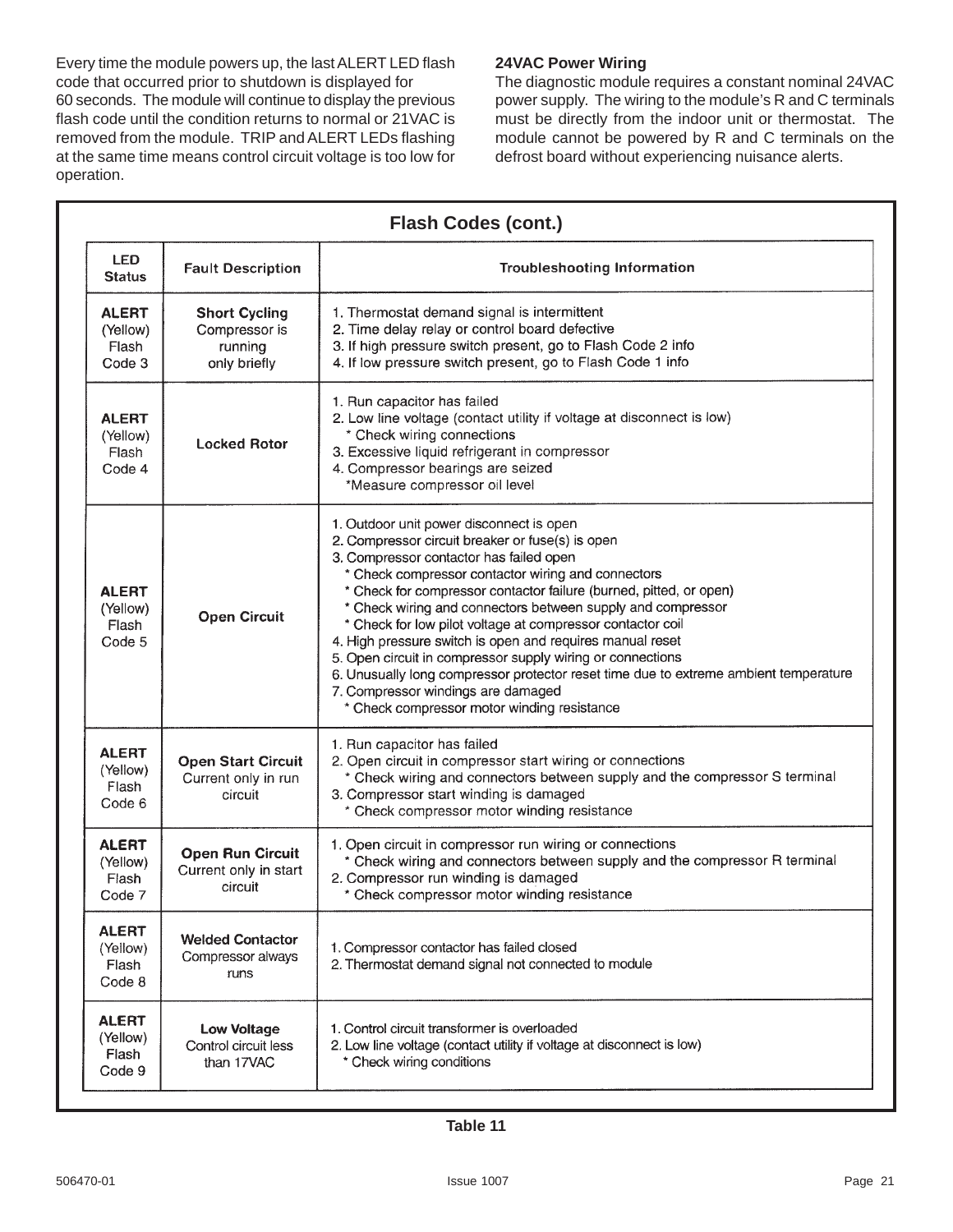### **Thermostat Demand Wiring**

The diagnostic module requires a thermostat demand signal to operate properly. The thermostat demand signal input, labeled Y on the module, should always be connected to the compressor contactor coil so that when the coil is energized, the demand signal input is 24VAC. When the coil is not energized, the demand signal input should be less than 0.5VAC.

### **Miswired Module Codes**

Depending on the system configuration, some ALERT flash codes may not be active. The presence of safety switches affects how the system alerts are displayed by the module.

Miswiring the diagnostic nodule will cause false LED codes. Table 12 Describes LED operation when the module is miswired and what troubleshooting action is required to correct the problem.

| <b>Miswired Module Troubleshooting</b>                                                                              |                                                                                                                                                                                                                                                                                                                                                                       |  |  |  |
|---------------------------------------------------------------------------------------------------------------------|-----------------------------------------------------------------------------------------------------------------------------------------------------------------------------------------------------------------------------------------------------------------------------------------------------------------------------------------------------------------------|--|--|--|
| <b>Miswired Module Indication</b>                                                                                   | <b>Recommended Troubleshooting Action</b>                                                                                                                                                                                                                                                                                                                             |  |  |  |
| Green LED is not on,<br>module does not power up.                                                                   | Determine if both R and C module terminals are connected. Verify voltage is present<br>at module's R and C terminals. Review 24VAC Power Wiring section on page 20 for<br>R and C wiring.                                                                                                                                                                             |  |  |  |
| Green LED intermittent,<br>module powers up only<br>when compressor runs.                                           | Determine if R and Y terminals are wired in reverse. Verify module's R and C<br>terminals have a constant source. Review 24VAC Power Wiring section on page 20<br>for R and C wiring.                                                                                                                                                                                 |  |  |  |
| TRIP LED is on but system<br>and compressor check OK.                                                               | Verify Y terminal is connected to 24VAC at contactor coil. Verify voltage at contactor<br>coils falls below 0.5VAC when off.                                                                                                                                                                                                                                          |  |  |  |
| TRIP LED and ALERT LED<br>flashing together.                                                                        | Verify R and C terminals are supplied with 19-28VAC.                                                                                                                                                                                                                                                                                                                  |  |  |  |
| <b>ALERT Flash Code 3</b><br>(Compressor Short Cycling)<br>displayed incorrectly.                                   | Verify Y terminal is connected to 24VAC at contactor coil. Verify voltage at contactor<br>coil falls below 0.5VAC when off.                                                                                                                                                                                                                                           |  |  |  |
| ALERT Flash Code 5, 6, or 7<br>(Open Circuit, Open Start<br>Circuit, or Open Run Circuit)<br>displayed incorrectly. | Check that compressor run and start wires are through module's current sensing<br>holes. Verify Y terminal is connected to 24VAC at contactor coil. Verify voltage at<br>contactor coil falls below 0.5VAC when off.                                                                                                                                                  |  |  |  |
| ALERT Flash Code 6<br>(Open Start Circuit)<br>displayed for Code 7<br>(Open Run Circuit)<br>or vice versa.          | Check that compressor run and start wires are routed through the correct module<br>sensing holes.                                                                                                                                                                                                                                                                     |  |  |  |
| <b>ALERT Flash Code 8</b><br>(Welded Contactor)<br>displayed incorrectly.                                           | Determine if module's Y terminal is connected. Verify Y terminal is connected to 24VAC at<br>contactor coil. Verify 24VAC is present across Y and C when thermostat demand signal is<br>present. If not, R and C are reverse wired. Verify voltage at contactor coil falls below<br>0.5VAC when off. Review Thermostat Demand Wiring on this page for Y and C wiring. |  |  |  |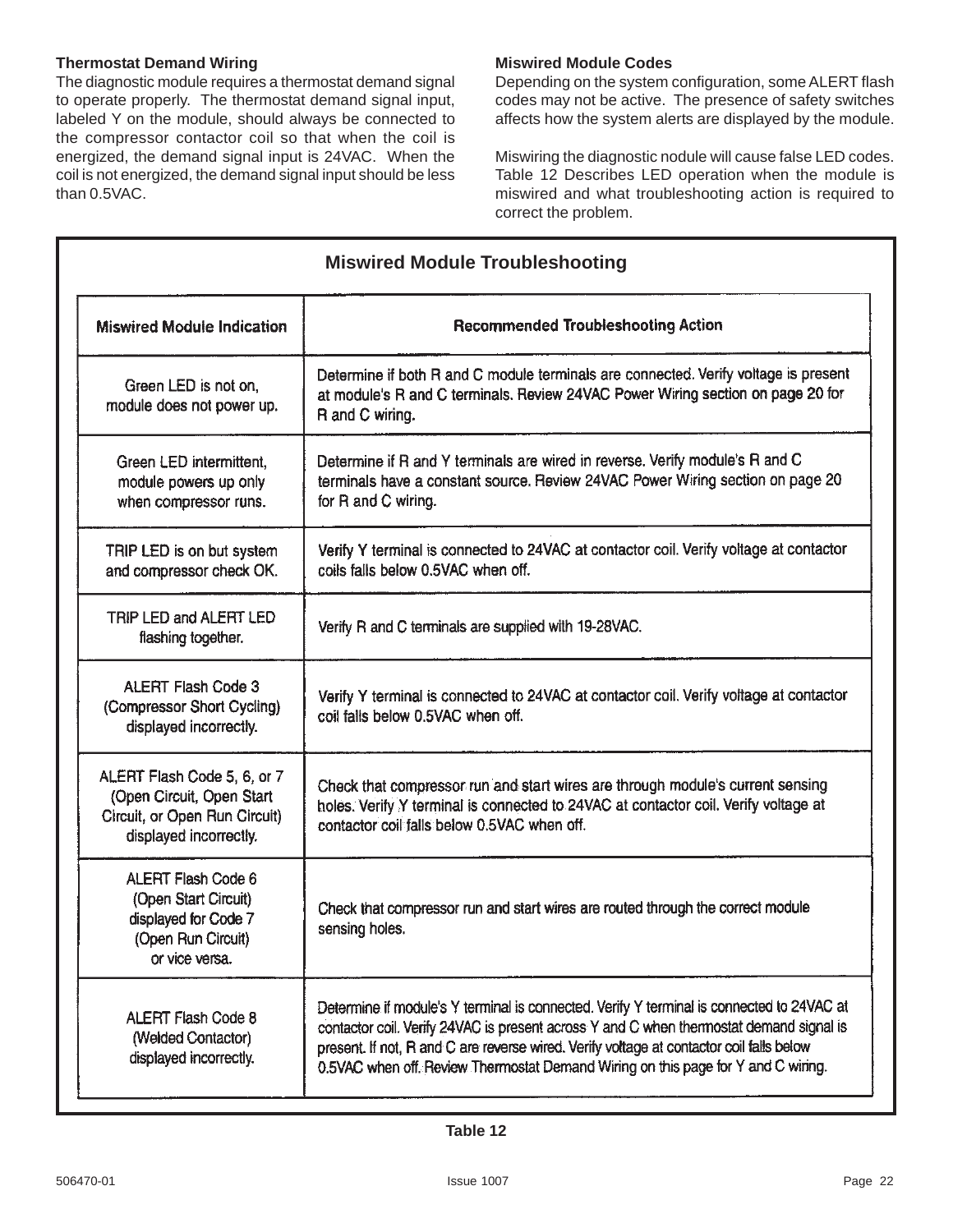### **MAINTENANCE**



Before performing maintenance operations on system, turn the electric power to unit OFF at disconnect switch(es). Unit may have multiple power supplies. Electrical shock could cause personal injury or death.

Before the start of each heating and cooling season, the following service checks should be performed by a qualified service technician.

Inspect and clean outdoor and indoor coils. The outdoor coil may be flushed with a water hose.

**NOTE:** It may be necessary to flush the outdoor coil more frequently if it is exposed to substances which are corrosive or which block air flow across the coil (such as pet urine, cottonwood seeds, etc...).

Visually inspect the refrigerant lines and coils for leakes.

Check wiring for loose connections.

Check voltage at the indoor and outdoor units (with units operating).

Check amperage draw at the outdoor fan motor, compressor, and indoor blower motor. Values should be compared with those given on unit nameplate.

Check, clean (or replace) indoor unit filters.

Check the refrigerant charge and gauge the system pressures.

Check the condensate drain line for free and unobstructed flow. Clean drain line, if necessary.

Adjust blower speed for cooling. Measure the pressure drop over the coil to determine the correct blower CFM.

Belt drive blowers: Check drive belt for wear and proper tensions.

If insufficient cooling is reported, the unit should be gauged and refrigerant charge checked (see **Refrigerant Charging** on page 13).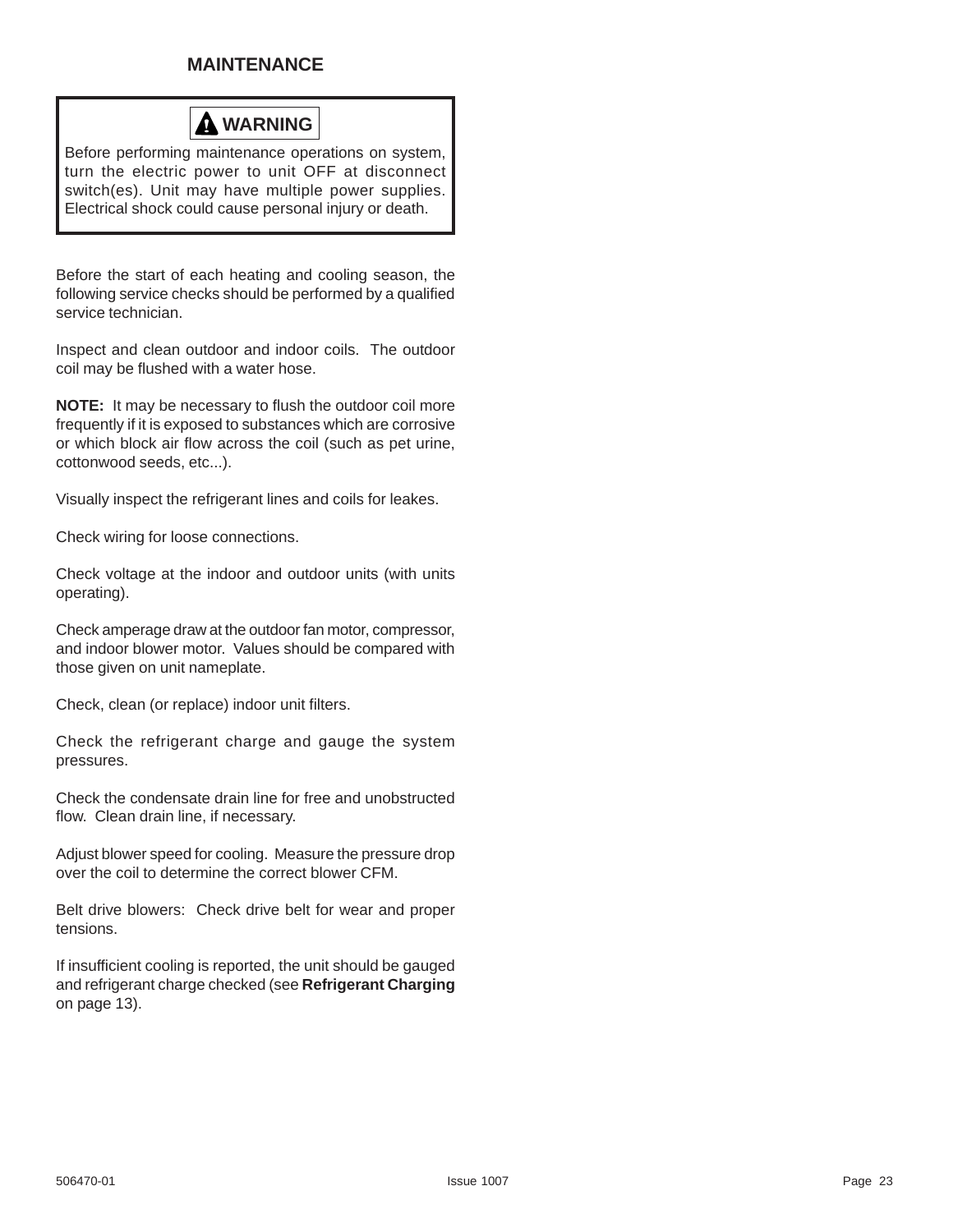### **HOMEOWNER INFORMATION**

In order to ensure peak performance, your system must be properly maintained. Clogged filters and blocked airflow prevent your unit from operating at its most efficient level.

## **WARNING**

Turn all electric power to unit OFF at disconnect switch(es) before performing any maintenance operations on system. Unit may have multiple power supplies. Electrical shock could cause personal injury or death.

Ask your dealer to show you where the indoor unit's filter is located. It will be either at the indoor unit (installed internal or external to the cabinet) or behind a return air grille in the wall or ceiling in your home. Check the filter monthly and clean or replace it as needed.

Disposable filters should be replaced with a filter of the same type and size. If you are unsure of the filter you need for your system, contact your dealer.

Many indoor units are equipped with reusable foam filters. These filters can be cleaned with a mild soap and water solution. Rinse the filter thoroughly and let dry completely before returning to unit or grille.

### **The filter and all access panels must be in place any time the unit is in operation.**

Some systems are equipped with an electronic air cleaner, designed to remove the majority of airborne particles from the air passing through the cleaner. If your system includes an electronic air cleaner, ask your dealer for maintenance instructions.

Inspect and clean indoor coil. The indoor evaporator coil is equipped with a drain pan to collect condensate formed as the system removes humidity from the inside air. Have your dealer show you the location of the drain line and how to check for obstructions. This also applies to an auxiliary drain, if one is installed.

### *Inspect and clean outdoor coil:*

Make sure no obstructions restrict airflow to the outdoor unit. Leaves, trash, or shrubs crowding the unit can cause it to work harder and use more energy. Keep shrubbery trimmed away from the unit and periodically check for debris which collects around the unit.

The outdoor coil may require frequent cleaning, depending on environmental conditions. Clean the outdoor coil with an unpressurized water hose to remove surface contaminants and debris. It may be necessary to flush the outdoor coil more frequently if it is exposed to substances which are corrosive or which block airflow across the coil (such as pet urine, cottonwood seeds, etc...).

### **Heat Pump Operation**

Heat pump units have several characteristics you should be aware of:

Heat pumps satisfy heating demand by delivering large amounts of *warm air* into the living space. This is quite different from gas-fired, oil-fired, or electric furnaces which deliver lower volumes of considerably *hotter air* to heat the space.

Do not be alarmed if you notice frost on the outdoor coil in the winter months. Frost develops on the outdoor coil during the heating cycle when temperatures are below 45°F. An electronic control activates a defrost cycle lasting 5 to 15 minutes at preset intervals to clear the outdoor coil of the frost. A shift in sound type does occur during the defrost mode.

During the defrost cycle, you may notice steam rising from the unit. This is a normal occurrence. The thermostat may engage auxiliary heat during the defrost cycle to satisfy a heating demand. The unit will return to normal operation at the conclusion of the defrost cycle.

### **In case of extended power outage....**

If the outdoor temperature is below 50°F and power to the outdoor unit has been interrupted for 6 hours or longer. observe the following when restoring power to the heat pump system.

Set the room thermostat selctor to the "Emergency Heat" setting to obtain temporary heat for a minimum of 6 hours. This will allow system refrigerant pressures and temperatures enough time to return to a stabilized condition.

In the "Emergency Heat" mode, all heating demand is satisfied by auxiliary heat; heat pump operation is locked out. After a 6 hour "warmup" period, the thermostat can then be switched to the "Heat" setting and normal heat operation may resume.

### **Thermostat Operation**

Though your thermostat may vary somewhat from the description below, its operation will be similar.

### *Temperature Setting Levers*

Most heat pump thermostats have two temperature selector levers: one for heating and one for cooling. Set the levers or dials to the desired temperature setpoints for both heating and cooling. Avoid frequent temperature adjustment; turning the unit off and back on before presssures equalize puts stress on unit compressor.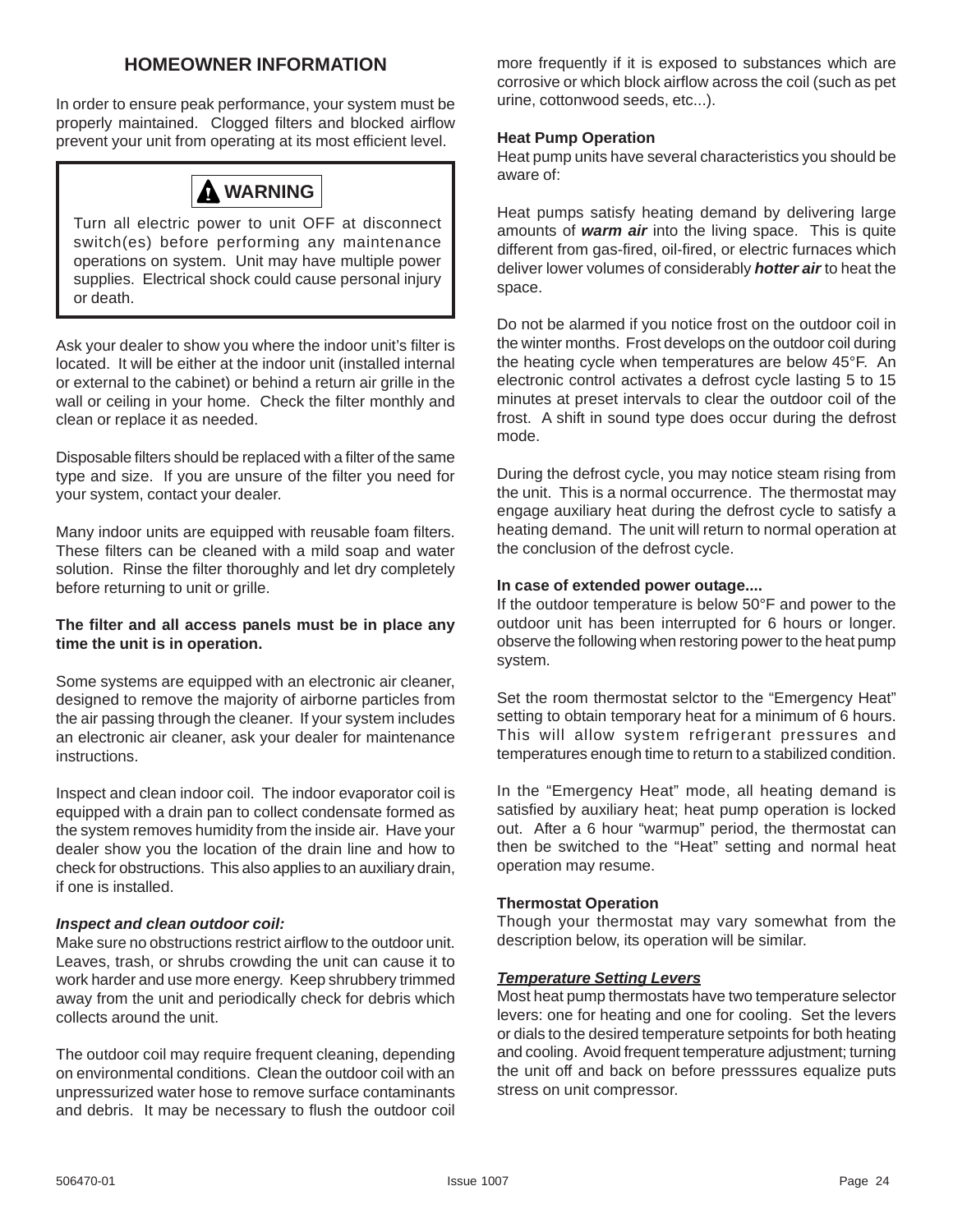### *Fan Switch*

In AUTO or INT (intermittent) mode, the blower operates only when the thermostat calls for heating or cooling. This mode is generally preferred when humidity control is a priority. The ON or CONT mode provides continuous indoor blower operation, regardless of whether the compressor or auxiliary heat are operating. This mode is required when constant air circulation or filtering is desired.

### *System Switch*

Set the system switch for heating, cooling, or auto operation. The auto mode allows the heat pump to automatically switch from heating mode to cooling mode to maintain predetermined comfort settings. Many heat pump thermostats are also equipped with an emergency heat mode which locks out heat pump operation and provides temporary heat supplied by the auxiliary heat.

### *Indicating Light*

Most heat pump thermostats have an amber light which indicates when the heat pump is operating in the emergency heat mode.

### *Temperature Indicator*

The temperture indicator displays the actual room temperature.

### *Programmable Thermostats*

Your system may be controlled by a programmable thermostat. These thermostats provide the added feature of programmable time-of-day set points for both heating and cooling. Refer to the user's information manual provided with your particular thermostat for operation details.

### **Preservice Check**

If your system fails to operate, check the following before calling for service:

Check to see that all electrical disconnect switches ar ON.

Make sure the thermostat temperature selector is properly set.

Make sure the thermostat system switch is properly set.

Replace any blown fuses, or reset circuit breakers.

Make sure unit access panels are in place.

Make sure air filter is clean.

Locate unit model number and have it handy before calling.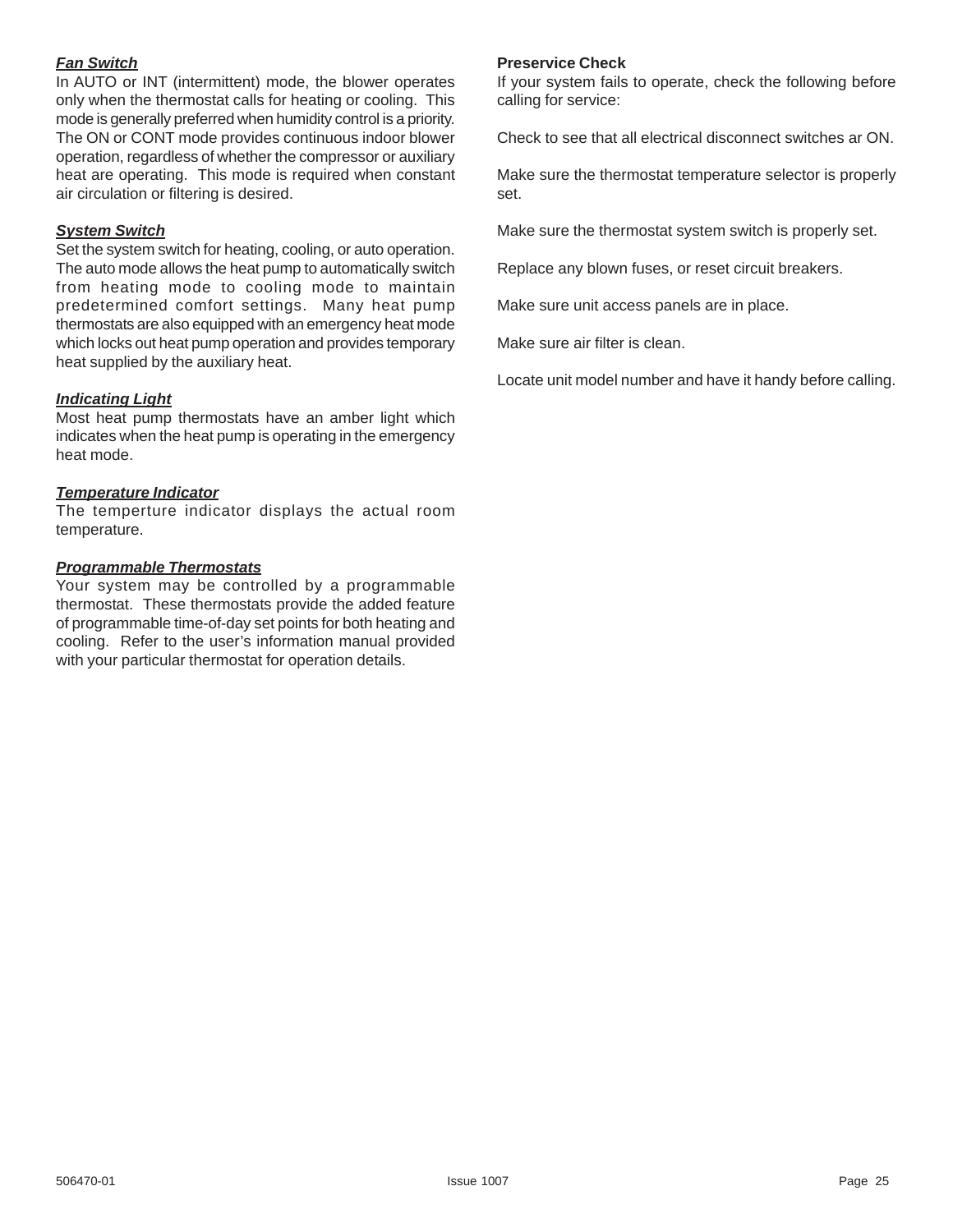| <b>Start-Up and Performance Checklist</b>                                                                                                                                                                                          |        |                                              |  |  |  |
|------------------------------------------------------------------------------------------------------------------------------------------------------------------------------------------------------------------------------------|--------|----------------------------------------------|--|--|--|
|                                                                                                                                                                                                                                    |        |                                              |  |  |  |
| Job Location _______________________________                                                                                                                                                                                       |        |                                              |  |  |  |
|                                                                                                                                                                                                                                    |        |                                              |  |  |  |
| Unit Model No. __________________________________                                                                                                                                                                                  |        | Serial No.                                   |  |  |  |
| Service Technician ____________________________                                                                                                                                                                                    |        | Nameplate Voltage __________________________ |  |  |  |
|                                                                                                                                                                                                                                    |        |                                              |  |  |  |
| Electical Connections Tight?     Indoor Filter Clean?   Supply Voltage (Unit Off) _ _______                                                                                                                                        |        |                                              |  |  |  |
|                                                                                                                                                                                                                                    |        |                                              |  |  |  |
| Dutdoor Coil Entering Air Temperature ___________ Voltage with Compressor Operating __________<br>Dutdoor Fan Checked?                                                                                                             |        |                                              |  |  |  |
| <u>Cooling</u><br>Liquid Line Pressure __________ Suction Line Pressure _________ Refrigerant Charge Checked? L___                                                                                                                 |        |                                              |  |  |  |
| <b>Heating</b><br>Liquid Line Pressure __________ Suction Line Pressure _________ Refrigerant Charge Checked? L<br>the contract of the contract of the contract of the contract of the contract of the contract of the contract of |        |                                              |  |  |  |
| Properly Insulated?<br>Refrigerant Lines: Leak Checked?                                                                                                                                                                            |        |                                              |  |  |  |
| Caps Tight?<br>Service Valves: Fully Opened?                                                                                                                                                                                       |        |                                              |  |  |  |
| <b>Properly Set?</b><br>Thermostat: Calibrated?                                                                                                                                                                                    | Level? |                                              |  |  |  |
| <b>Sequence of Operation</b>                                                                                                                                                                                                       |        |                                              |  |  |  |
| <b>Cooling Correct?</b><br>Heating Correct?                                                                                                                                                                                        |        |                                              |  |  |  |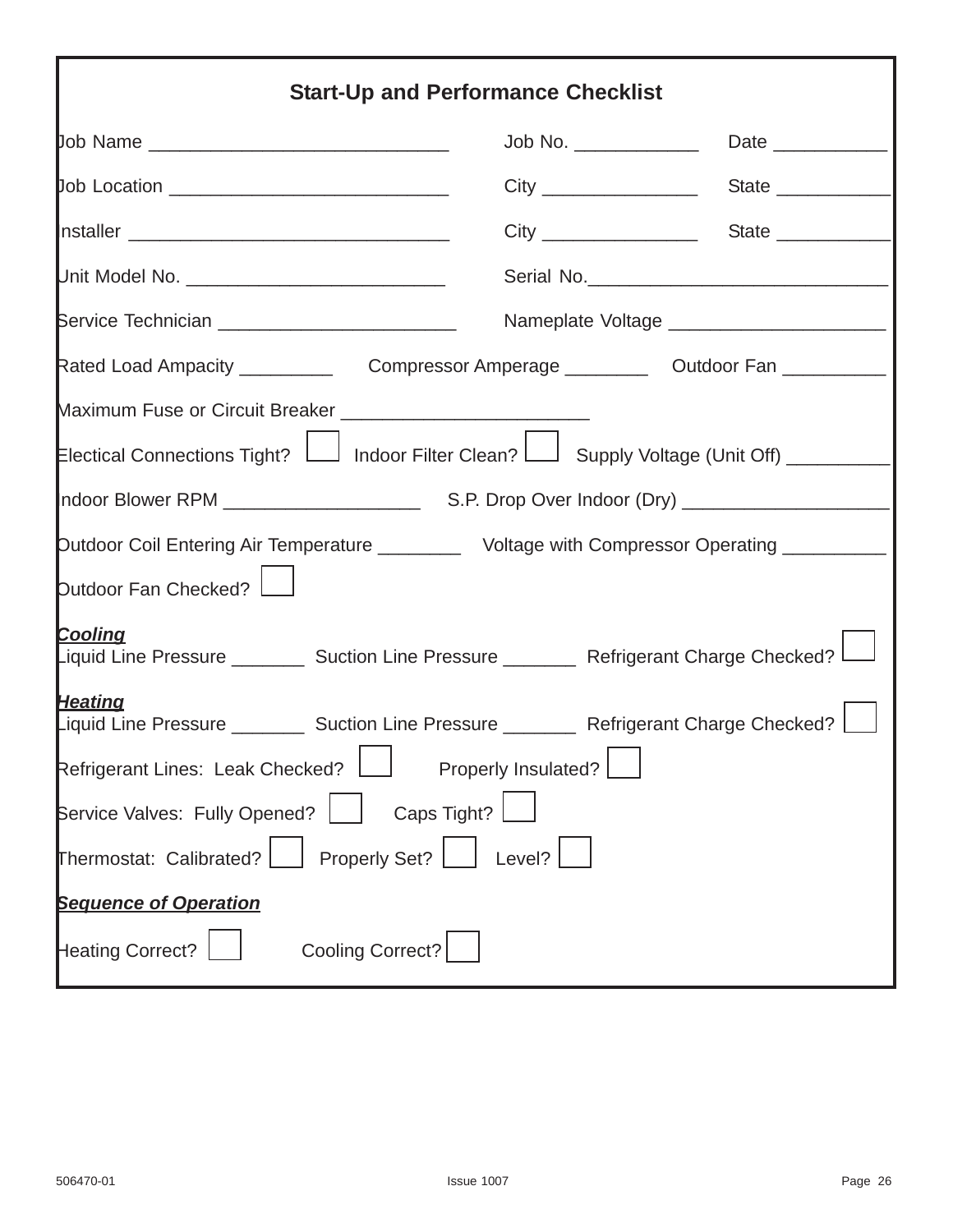### **Wire Diagram**